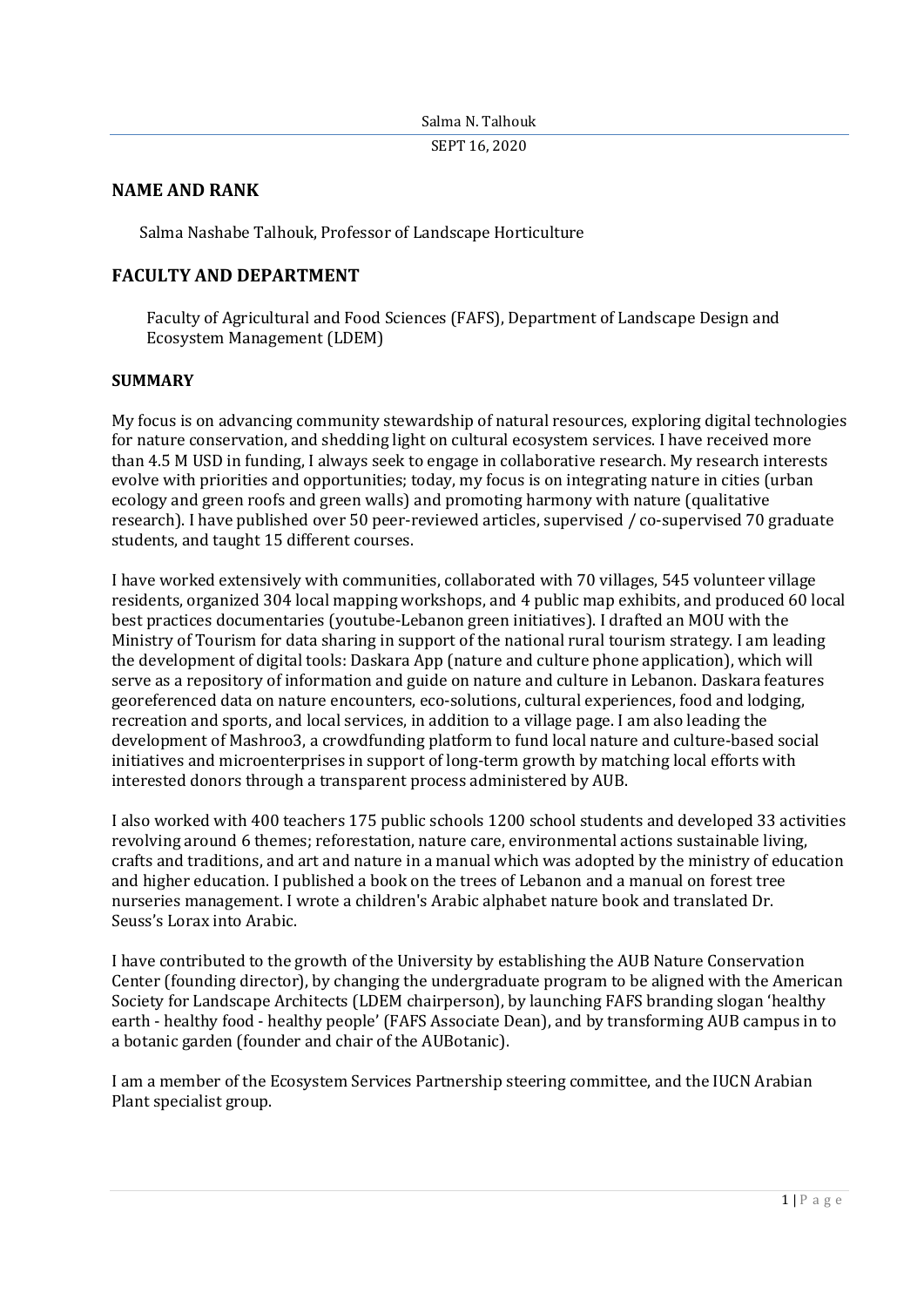#### **ACADEMIC POSITIONS**

**Darwin Fellow- Royal Botanic Gardens, Edinburg,** May 2019, Research project: Elaboration of a novel approach that builds on local knowledge and engages communities in local planning. By developing an action plan and framework and to move forward with the concept of Ancillary Botanic Gardens, the fellowship will open opportunities for grassroots involvement in plant conservation and plant valuation.

**Visiting Scholar,** Fall 2018, Research project: Exploring links between nature and culture by defining nature and natural resources as objects of cultural concern providing nonmaterial services, such as recreation, aesthetic experiences, and spiritual and social enrichment. Georgetown University, Center for Contemporary Arab Studies (CCAS)

**Tenured Professor of Landscape Horticulture**, Summer 2018, American University of Beirut **Professor of Landscape Horticulture**, 2005- 2018, American University of Beirut **Associate Professor of Landscape Horticulture**, 1999- 2005, American University of Beirut **Assistant Professor of Landscape Horticulture**, 1992-1999, American University of Beirut **Visiting scientist**, Aug. 1996, Research: Investigating the genetic variation of Cedrus libani using molecular markers, Forest Biotechnology Group, North Carolina State University **Post-Doctoral Research Scientist**,1991-1992, Research Project: Molecular mapping of male sterile genes in tomato, Plant Gene Expression Center, USDA – Albany, California **Post-Doctoral Research Scientist**, 1989 – 1991, Research Project: Involvement of Actin in the replication of Autographa californica M Polyhedrosis virus, Dept. of Entomology and Parasitology, Univ. of California, Berkeley

**Graduate Research Associate**, 1984 – 1988, Dept of Horticulture/Entomology, Ohio State University

#### **ADMINISTRATIVE POSITIONS**

**Founding Chairperson, AUB Arboretum and Botanic Garden** (AUBotanic) 2014 - present **Associate Dean, Faculty of Agricultural and Food Sciences** (FAFS) AUB, 2014-2015 **Chairperson, Department of Landscape Design and Eco-system Management** (LDEM) AUB, 2008- 2014

**Acting Dean, FAFS,** during FAFS Dean travels and leaves (2008-2015)

**Founding Director, IBSAR now AUB NCC** (Initiative for Biodiversity Studies in Arid Regions, now AUB Nature conservation center), 2003-2010

**President**, **'Al-Majmoua'** - a local Non-Governmental Association, partner with SCF (Save the Children Foundation, USA), the organization offers micro-finance services to men and women entrepreneurs. 2000 – 2005, [www.almajmoua.org](http://www.almajmoua.org/)

## **PROFESSIONAL POSITIONS**

2020 Member - ESP (ecosystem services partnership) steering committee Member - IUCN Arabian plant specialist group Co-editor - Al-jadalya environment Associate editor - Euro-Mediterranean Journal for Environmental Integration 2019 ESP PARTNERSHIP – CHAIR OF ECOTOURISM WORKING GROUP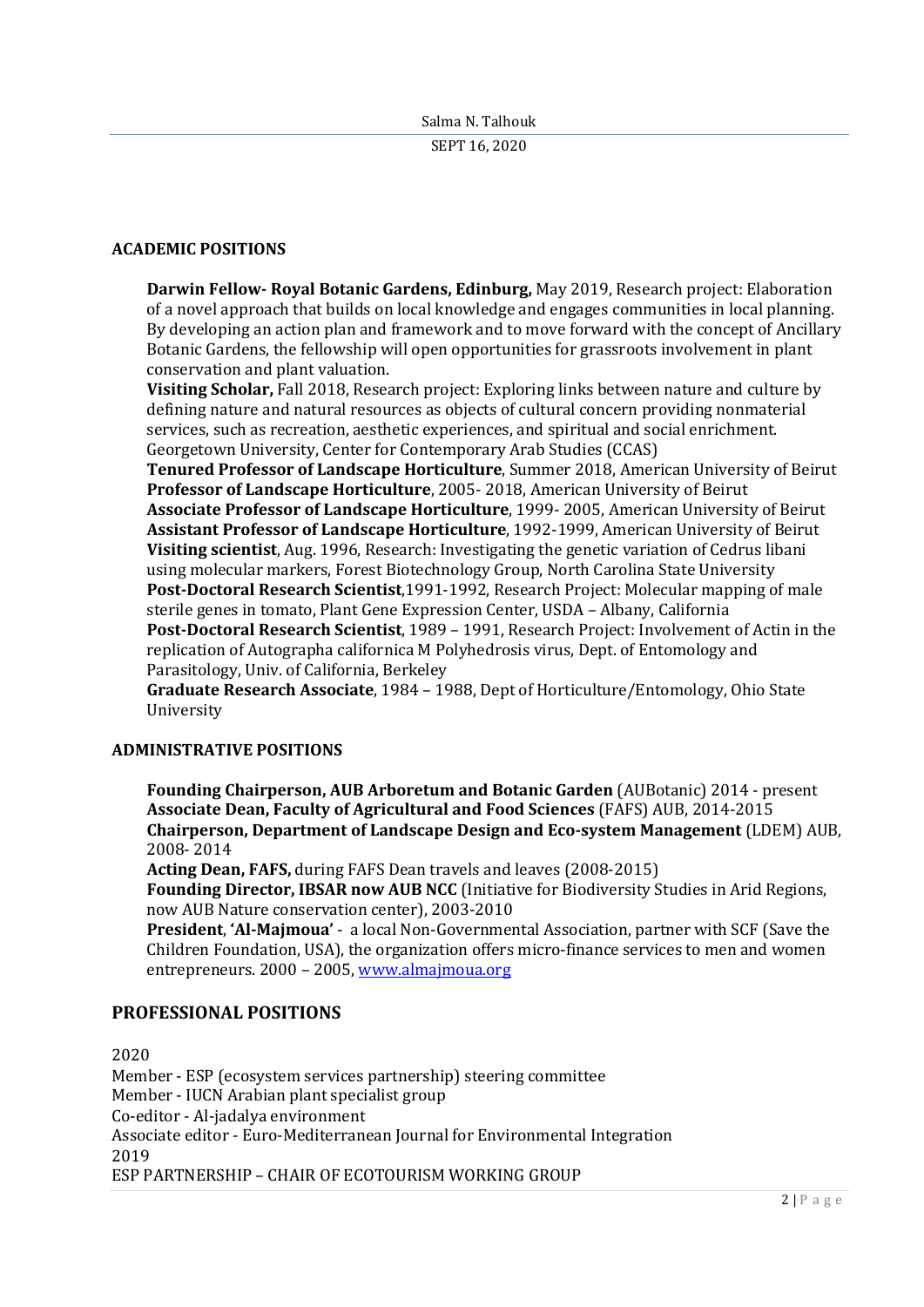## Salma N. Talhouk SEPT 16, 2020

# **ACADEMIC BACKGROUND**

**Doctor of Philosophy in Horticulture**, 1988, Field of study : Landscape Horticulture, Ohio State University, Honors: Phi Beta Delta - Honor Society for International Scholars, Gamma Sigma Delta - Honor Society of Agriculture

**Bachelor of Sciences in Agriculture** and Diploma of Ingenieur Agricole, 1983, American University of Beirut, Honors: Dean's Honor List

# **COURSES TAUGHT**

#### *Current courses:*

*Undergraduate required courses*: Botany and plant ecology for landscape architects, landscape management *Graduate course*: Urban greening. *GE social science elective*: Healing Gardens: Theoretical Perspectives and Applications.

#### *Past courses:*

Characterization of plant Genetic resources, Survey and collection of Plant Genetic Resources, Ornamental plants for Dry Landscape, Ecological Landscape Design and Planning, Selection and Management of Ornamental Herbaceous and woody plants, Plant Propagation, General Horticulture, Landscape Horticulture, Subtropical Fruit Production, Introduction to Floriculture, Final Year Project: landscape design, Landscape Seminar, Landscape Design I, Final Year Project: Landscape Implementation and Management, landscape horticulture.

#### **FUNDRAISING**

| Year      | <b>Funding description</b>                                         | Amount in  |
|-----------|--------------------------------------------------------------------|------------|
|           |                                                                    | <b>USD</b> |
| 2019-2020 | PI. Leveraging an Integrated NetworK: Bettering                    | 19,908     |
|           | <b>Conservation and Management of Rare Plants in and around</b>    |            |
|           | <b>Culturally Protected Sites (LINK),</b> (Birdlife International) |            |
| 2019-2021 | PI. Edu-BioMed Capacity Building for Education and Applied         | 111,666    |
|           | Research in Mediterranean UNESCO's Biosphere Reserves (EU)         |            |
| 2017-2019 | PI. Development of digital platform for community driven           | 389,360    |
|           | documentation of natural and cultural landmarks in Lebanon.        |            |
|           | (Diane Foundation)                                                 |            |
| 2016-2017 | PI. Conserving Wild Plants and Habitats for People in the          | 74,970     |
|           | South and East Mediterranean. (INTL UNION FOR                      |            |
|           | <b>CONSERVATION OF NATURE (IUCN))</b>                              |            |
| 2016-2017 | <b>PI. Seed Germination Protocols and National Nursery Book</b>    | 34,500     |
|           | <b>Development.</b> (Lebanon Reforestation Initiative (LRI)        |            |
| 2015-2016 | PI. Improving the Nutrition of Syrian Refugees and Host            | 42,024     |
|           | <b>Communities through Garden Walls. (FAO)</b>                     |            |
| 2015-2017 | <b>Co-PI.</b> Catalysing Open and Collaborative Science to Address | 60,188     |
|           | Global Development Challenges (OCSDnet) iHUB LIMITEDDr.            |            |
|           | Najat A. Saliba (PI) (IDRC)                                        |            |
| 2015-2016 | PI. Community based tourism Fall TOURISM Festival (USAID)          | 30,552     |
|           |                                                                    |            |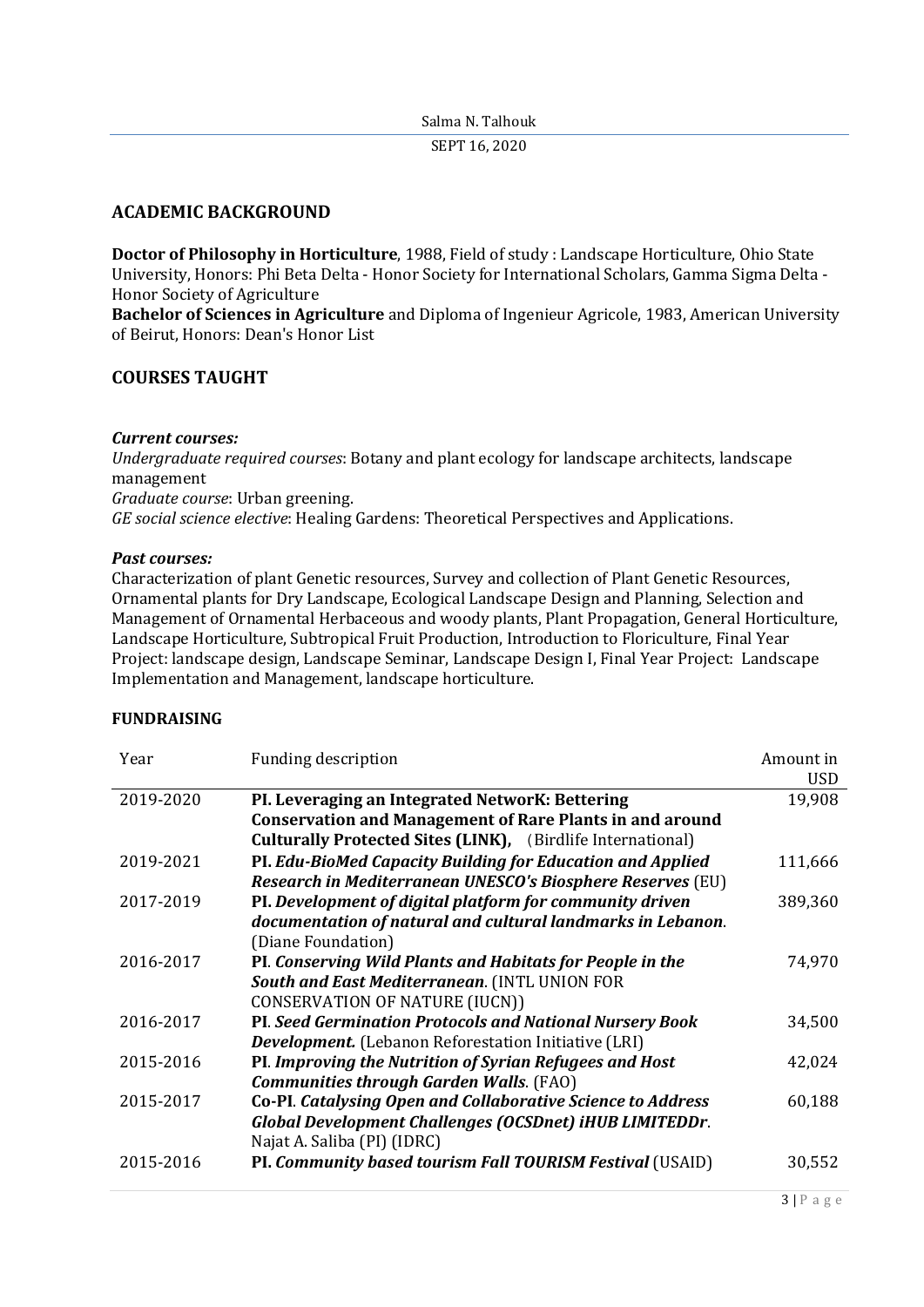| 2013-2016              | PI. Developing a chemical system for screening and<br><i>fingerprinting closely related plant species</i> (National Council                                                                                                                                                 | 18,567              |
|------------------------|-----------------------------------------------------------------------------------------------------------------------------------------------------------------------------------------------------------------------------------------------------------------------------|---------------------|
| 2015                   | for Scientific research (CNRS).<br>PI. Biodiversity Village Awards in Lebanon 2015 (Coca Cola                                                                                                                                                                               | 150,000             |
| 2014-2015              | Foundation<br>PI. Biodiversity village award 2015: Participatory mapping                                                                                                                                                                                                    | 150,000             |
| 2014-2015              | (Coca Cola Foundation)<br>PI. Nature conversation: Developing school guide for extra-<br>curricular nature-related activities - Phase 2 (Coca Cola                                                                                                                          | 79,000              |
| 2014-2015              | Foundation)<br>PI. Developing an Integrated Approach for Assessment and<br>Utilization of Biomass for Improving the Sustainability of a<br>City: Vermicomposting as a community based initiative: a                                                                         | 20,104              |
| 2013-2014<br>2013-2014 | Lebanese case study (UC DAVIS).<br>CoPI. Landscape Atlas for Lebanon. G. Trovato PI. (URB grant)<br>PI. Biodiversity Village Awards in Lebanon 2013 (Coca Cola                                                                                                              | 9,800<br>140,000    |
| 2012-2013              | Foundation)<br>PI. Biodiversity village award 2012: Participatory mapping<br>(Coca Cola Foundation)                                                                                                                                                                         | 85,000              |
| 2012-2013              | PI. Nature conversation: Developing school guide for extra-<br>curricular nature-related activities (Coca Cola Foundation)                                                                                                                                                  | 161,038             |
| 2012-2013              | Co-PI. Biodiversity Conservation Program: Understanding the<br>understanding of biodiversity conservation in Arab culture.<br>Lina Shweiri PI. (Scholl Foundation)                                                                                                          | 10,000              |
| 2011-2012              | PI. Nursery Improvement Plan for forest Seedlings (Lebanon<br>Reforestation Initiative)                                                                                                                                                                                     | 25,000              |
| 2010-2011              | PI. Nature conversation. (Coca Cola Foundation,                                                                                                                                                                                                                             | 68,000              |
| 2010-2011              | PI. Identification des Zones et Habitats Importants pour les<br>Plantes en Afrique du Nord et Moyen-Orient (IUCN)                                                                                                                                                           | 5,069               |
| 2011<br>2009-2013      | PI. Biodiversity village award 2011 (Coca Cola Foundation)<br>PI in Lebanon - University of Ottawa - Food and Health in<br><b>Rural Lebanon: Options to Improve Dietary Diversity, Food</b><br>Security, Livelihoods and Ecosystem Management (IDRC -<br>Ecohealth program) | 75,000<br>247,848   |
| 2007-2011              | PI. Seeds of hope trees for tomorrow, a participatory ex situ<br><i>conservation approach</i> (Individuals and institutions)                                                                                                                                                | 97,000              |
| 2004-2005<br>2004-2005 | PI. Bioprospecting in the Middle East (Unisantis)<br>PI. A Holistic Landscape Approach to Biodiversity Use in<br>Lebanon: Partnering with landowners (Private landowner)                                                                                                    | 1,198,680<br>73,204 |
| 2001-2004              | PI. Generation of New plant-derived commercial products from<br>indigenous Lebanese plants or other ecologically appropriate                                                                                                                                                | 1,200,000           |
| 2003-2004              | ones (Mercy Corps)<br>Co-PI. Extraction and Characterization of Essential oil: A<br>rejuvenated approach for Agricultural, Economical, and<br><b>Industrial growth in Lebanon (LNCSR)</b>                                                                                   | 4,700               |
| 2001-2003              | PI in Lebanon (regional partnership): Integrating regional<br>expertise in Biotechnology for sustainable exploitation of plant<br>genetic resources in the Mediterranean region (EU-                                                                                        | 20,000              |
| 2002                   | DGI/CIHEAM)<br>PI. The INDEVCO/AUB apple project (INDEVCO)                                                                                                                                                                                                                  | 56,500              |

# SEPT 16, 2020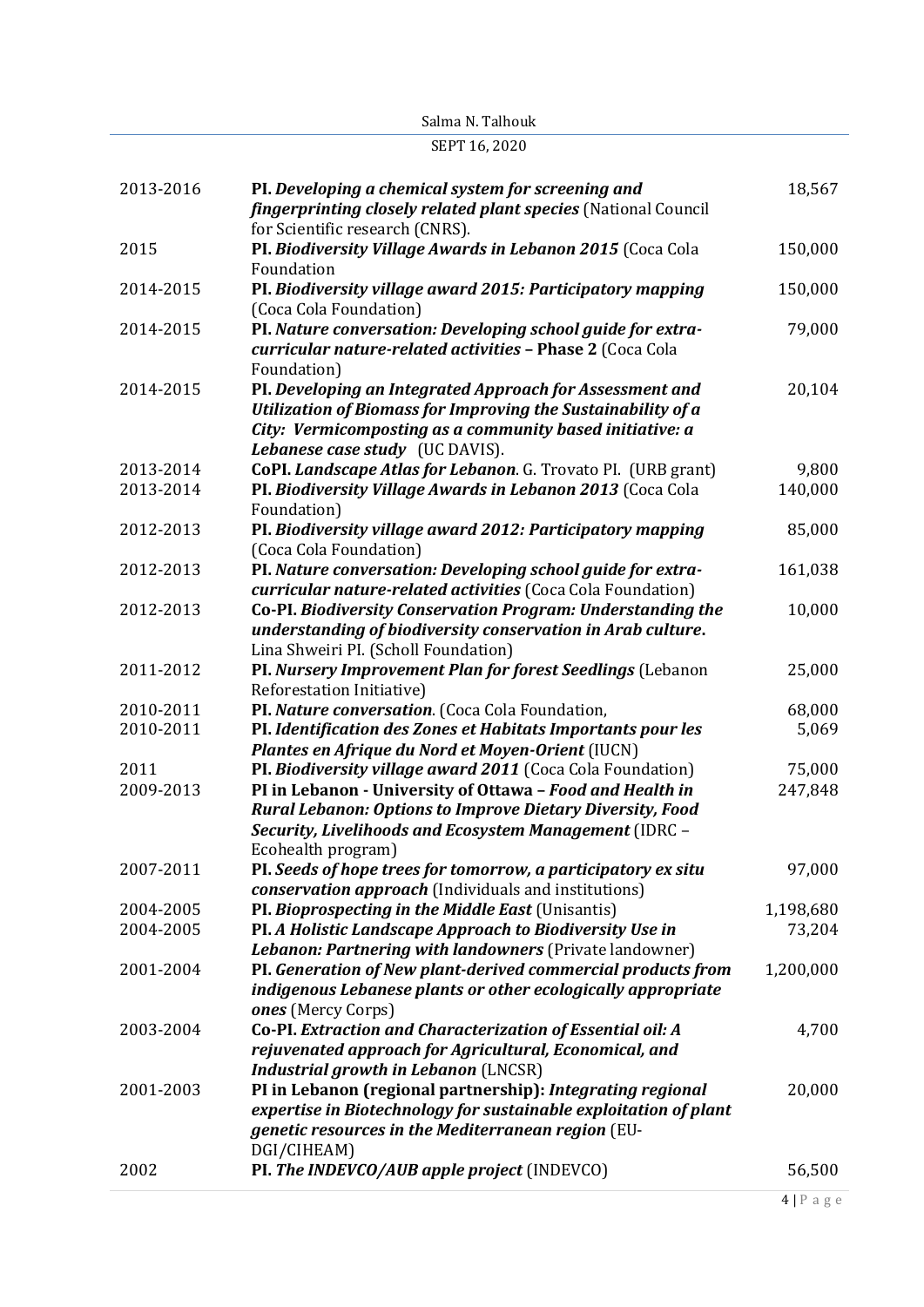|           | JEF I 10, 2020                                                                                                                                          |         |
|-----------|---------------------------------------------------------------------------------------------------------------------------------------------------------|---------|
| 1999-2002 | PI. Lebanon (international partnership): Darwin project in<br><b>Coastal vegetation survey and conservation for Lebanon</b><br>(Darwin Initiative)      | 99,700  |
| 1997-2002 | PI. Lebanon. Biodiversity audit, propagation and sustainable<br>exploitation of cedars (Cedrus spp.) in the Mediterranean<br>region $(EU - INCO)$       | 119,567 |
| 1999-2000 | PI. Workplan for the Genetic Diversity Analysis of Ceratonia<br>siliqua in Lebanon. (International Plant Genetic Resource<br>Institute)                 | 6,000   |
| 1999-2000 | PI. Propagation and cultivation of native plant species with<br>ornamental potentials (URB)                                                             | 4,500   |
| 1997-2000 | PI. Somatic embryogenesis of Cedrus libani (International<br><b>Foundation for Science</b> )                                                            | 10,900  |
| 1997-1999 | PI. Survey, collection and characterization of almond and<br><i>pistachio germplasm in Lebanon</i> (International Plant genetic<br>Resources Institute) | 22,000  |
| 1997-1998 | PI. Characterization of grape germplasm in Lebanon<br>(University research Board)                                                                       | 5,600   |
| 1997-1998 | PI. Characterization and conservation of fruit trees genetic<br>resources of Lebanon (Leb National Council for Scientific)                              | 3,700   |

Salma N. Talhouk  $\overline{\text{CDP} + C}$  2020

#### **PUBLICATIONS IN REFEREED INTERNATIONAL JOURNALS (\* CORRESPONDING AUTHOR)**

- 2020 Salman M.M., S. Kharroubi, M. Itani, and S.N. **Talhouk\***. Using IUCN protected areas management categories as a tool to assess youth preferences for local management of an Important Plant Area (IPA) in Lebanon. Land Use Policy 99 (2020) 105035. <https://doi.org/10.1016/j.landusepol.2020.105035>
- 2020 Itani M, Al Zein M, Nasralla N, **Talhouk SN**\*. (2020) Biodiversity conservation in cities: Defining habitat analogues for plant species of conservation interest. PLoS ONE 15(6): e0220355.<https://doi.org/10.1371/journal.pone.0220355>
- 2020 Chammas, G., S. Kayed, A. Al Shami, W. Kays, M. Citton, M. Kalot, E. Al Marj, M. Fakhr, N. A. Yehya, **S. N. Talhouk**, M. Al-Hindi, S. Zein-El-Dine, H. Tamim, I. Lakkis, M. Abou Najm, N. A. Saliba. 2020. Transdisciplinary interventions for environmental sustainability. Waste Management 107:159–171. <https://doi.org/10.1016/j.wasman.2020.03.043>
- 2019 Baalbaki, R. Ahmad, S. H., Kays, W., **Talhouk, S.N.**, Saliba, N. A., Al-Hindi, M. 2019. Citizen science in Lebanon – a case study for ground water quality monitoring. R. Soc. open sci. 6: 181871[. http://dx.doi.org/10.1098/rsos.181871](http://dx.doi.org/10.1098/rsos.181871)
- 2017 Sarkissian, A. J., R. M. Brook, **S. N. Talhouk**, N. J. Hockley. 2017. Asset-building payments for ecosystem services: assessing landowner perceptions of reforestation incentives in Lebanon. Forest Systems. Vol 26, No 2. DOI: [10.5424/fs/2017262-10325](http://dx.doi.org/10.5424/fs/2017262-10325)
- 2017 Mattouk, M., **S.N. Talhouk\***. 2017. *A content analysis of nature photographs taken by Lebanese rural youth*. PLoS ONE 12(5): e0177079. https:// doi.org/10.1371/journal.pone.0177079
- 2017 Hammad, EA, M Akkary, N Saliba, M Farran, and **S Talhouk**. 2017. *Bioactivity of Indigenous Medicinal Plants against the Two-Spotted Spider Mite, Tetranychus urticae.* Journal of Agricultural Science 9 (7), 123
- 2016 Moledor, S., Chalak, A., Fabian, M., and **S.N. Talhouk\*.** 2016. *Socioeconomic dynamics of vermicomposting systems in Lebanon*. Journal of Agriculture, Food Systems, and Community Development. <http://dx.doi.org/10.5304/jafscd.2016.064.007>
- 2015 Marouf, M, M. Batal, S. Moledor, and **S. N. Talhouk\*.** 2015. *Exploring prospects of the*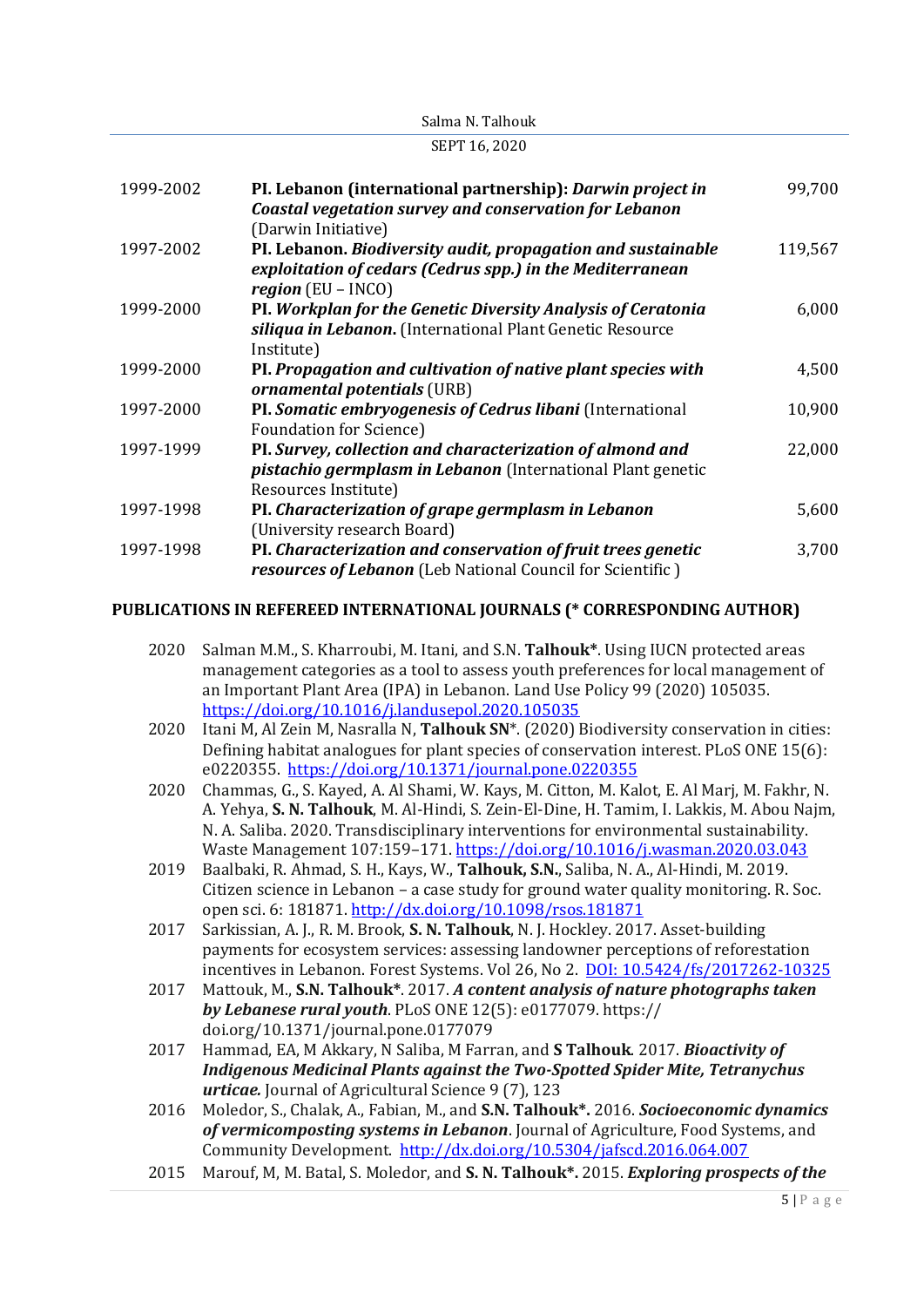*traditional practice of wild plant collection in Lebanon*. Food, Culture and Society. 18:3:355-378[. http://dx.doi.org/10.1080/15528014.2015.1043103](http://dx.doi.org/10.1080/15528014.2015.1043103)

- 2015 Naja, F., M. Alameddine, L. Itani, H. Shoaib, D. Hariri, and **S. N. Talhouk**. 2015. *The Use of Complementary and Alternative Medicine among Lebanese Adults: Results from a National Survey.* Evidence-Based Complementary and Alternative Medicine. Volume 2015, Article ID 682397, 9 pages.<http://dx.doi.org/10.1155/2015/682397>
- 2014 **Talhouk, S. N.\*,** Y. Abunnasr, M. Hall, T. Miller, and A.Seif. 2014. *Ancillary botanic gardens in Lebanon – Empowering local contributions to plant conservation*. SIBBALDIA: The Journal of Botanic Garden Horticulture (12) 111-129.
- 2014 Abou-Fakhr Hammad, E., A. Zeaiter, N. Saliba, and **S.N. Talhouk**. 2014. *Bioactivity of indigenous medicinal plants against the cotton whitefly, Bemisia tabaci* . Journal of Insect Science. 14 (105). Available online:<http://www.insectscience.org/14/105>
- 2014 Francis, F., **Talhouk, S**.**N.**, Batal, M. and A. Olabi. 2014. *Sensory and quality parameters of raw and processed Chicory-Hindbeh, a commonly consumed dark leafy green in Lebanon (Cichorium intybus L.) during frozen storage*. LWT-Food Science and Technology 58: 230-238.
- 2012 Abboud M., J. Makhzoumi, C. Clubbe, R. Zurayk, S. Jury, and **S. N. Talhouk\***. 2012. *Riparian habitat assessment tool for Lebanese rivers (RiHAT): case study Ibrahim River*[. BioRisk 7 \(2012\): 99-116.](http://www.pensoft.net/journals/biorisk/issue/7/)
- 2012 Saikali, M., A. Ghantous, R. Halawi, **S. N. Talhouk**, N. A. Saliba and N. Darwiche. 2012. *Sesquiterpene lactones isolated from indigenous Middle Eastern plants inhibit tumor promoter-induced transformation of JB6 cells*. BMC Complementary and Alternative Medicine. 12(1):89. http://www.biomedcentral.com/1472-6882/12/89.
- 2012 Machaka-Houri, N., M. S.Al-Zein, D.B. Westbury, and **S.N.Talhouk\***. 2012. *Reproductive success of the rare endemic Orchis galilaea (Orchidaceae) in Lebanon*. Turk J Bot. 36.doi:10.3906/bot-1104-4
- 2010 Atallah, S., I. El Saliby, R. Baalbaki, and **S. N. Talhouk\***. 2010. *Effects of different irrigation, drying and production scenarios on the productivity, postharvest quality and economic feasibility of Origanum syriacum, a species typically overcollected from the wild in Lebanon*. J Sci Food Agric. (wileyonlinelibrary.com) DOI 10.1002/jsfa.4191.
- 2009 Jeambey, Z., T. Johns, **S. N. Talhouk**, and M.Batal. 2009. *Perceived health and medicinal properties of six species of wild edible plants in north-east Lebanon*. Public Health Nutrition, Vol.12, No.10: 1902-1911.
- 2009 Talhouk, R.S., M. Esseili, M., J. Kogan, J. M. Atallah, M., **S. N. Talhouk**, and Homaidan F.R. 2009. *Inhibition of Endotoxin-Induced Pro-Inflammatory Markers by Water Extracts of Onopordum cynarocephalum and Achillea damascene*. Journal of Medicinal Plants Research 3:9:686-698.
- 2009 Saliba, N.A., S. Dakdouki, F. Homeidan, J. Kogan, K. Bouhadir, **S. N. Talhouk**, and Talhouk, R. (2009) *Bio-guided fractionation, Isolation & structure identification of an anti-inflammatory guaianolids from Centaurea ainetensis*. Pharmaceutical Biology 47:701-707.
- 2009 Chamoun R., R.Baalbaki, P. Kalaitzis, and **S. N. Talhouk\***. 2009. *Molecular characterization of Lebanese olive germplasm*. Tree Genetics and Genomes. 5(1): 109
- 2008 Talhouk, R.S., El-Jouni, W., Kogan, J. Baalbaki, R., Mohtaseb, H., **Talhouk, S.N.**, and Barbour, E.K. (2008). *Anti-inflammatory bio-activities in water extract of Centaurea ainetensis*. Journal of Medicinal Plants Research 2:024-033.
- 2008 **Talhouk\*, S.N.** and G. Nehmeh. 2008. *Following pistachio footprints in Lebanon. In: Following pistachio footprints (Pistacia vera L.), cultivation and culture, folklore*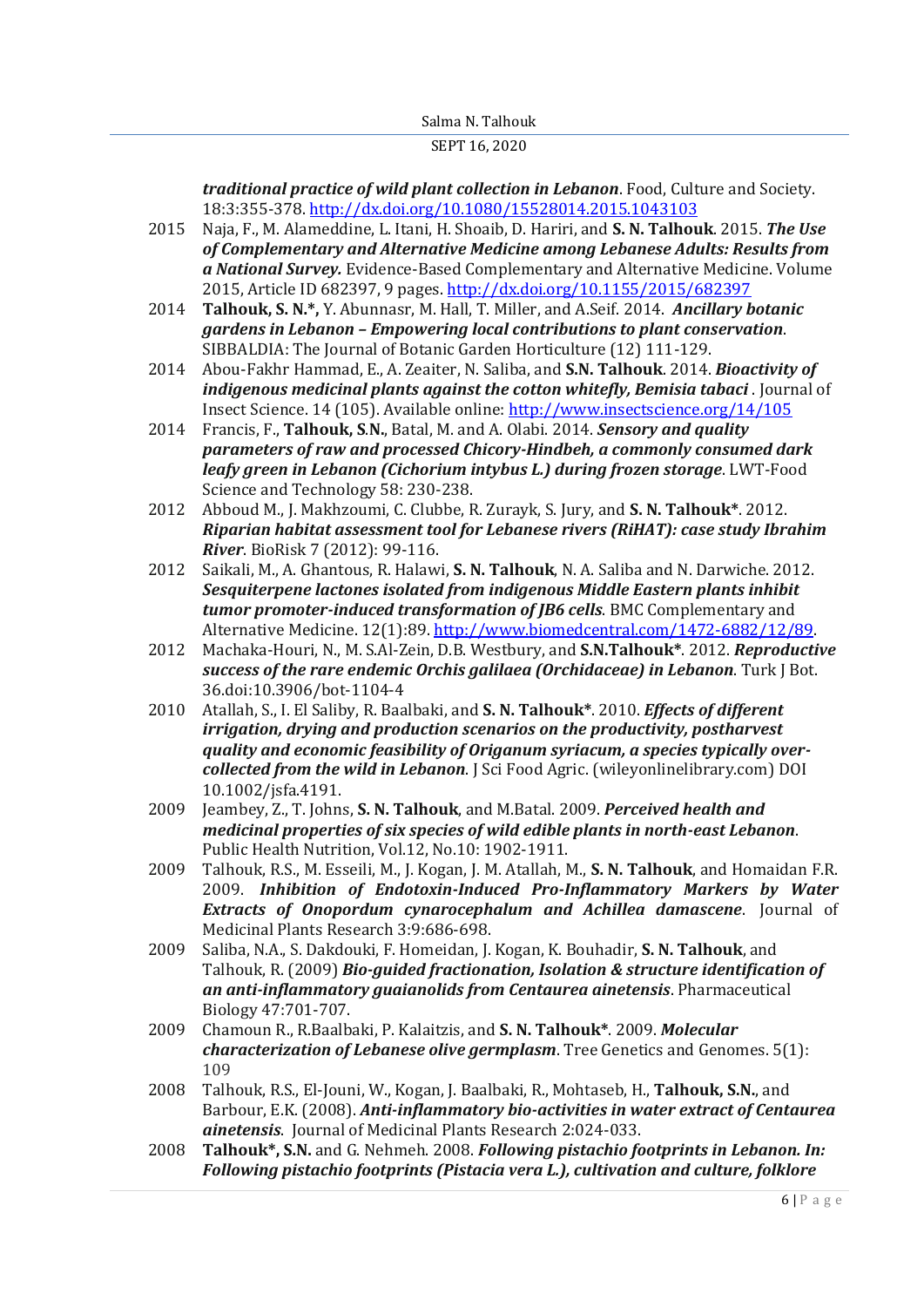#### SEPT 16, 2020

*and history, traditions and uses*. Eds: Avanzato D. and I. Vassallo. Scripta Horticulturae (ISHS). 7: 66-71.

- 2008 Saad, L., **S.N.Talhouk**, and G. Mahy. 2008. *Decline of endemic Oncocyclus irises (Iridaceae) of Lebanon: survey and conservation needs*. Oryx.42(4):1-6.
- 2008 Zahreddine, H.G., D.K.Struve, and **S. N. Talhouk**. 2008. *Growth and nutrient partitioning of containerized Malus trilobata Schneid. and Acer syriacum Boiss. And Gaill. under two fertigation regimes*. HortScience. 43(6):1756-1752.
- 2008 Sattout, E. J., P. D. S. Caligari, and **S.N.Talhouk**. 2008. *Perspectives for sustainable management of cedar forests in Lebanon: situation analysis and guidelines*. [Environment, Development and Sustainability.](http://www.springerlink.com/content/102874/?p=4674ad231b4844d695204704b7d6a41f&pi=0) Volume 10, Number 1: 107-127
- 2008 Stephan, J., H. Sinoquet, N. Dones, N. Haddad, **S.N. Talhouk**, and P.E. Lauri. 2008. *[Light](http://search.ebscohost.com/login.aspx?direct=true&AuthType=ip,url,cookie,uid&an=IND44038597&db=agr&scope=site&site=ehost)  [interception and partitioning between shoots in apple cultivars influenced by](http://search.ebscohost.com/login.aspx?direct=true&AuthType=ip,url,cookie,uid&an=IND44038597&db=agr&scope=site&site=ehost)  [training](http://search.ebscohost.com/login.aspx?direct=true&AuthType=ip,url,cookie,uid&an=IND44038597&db=agr&scope=site&site=ehost)*. Tree physiology**.** 28 (3):331-342
- 2007 El-Najjar N, Saliba N, **Talhouk S** and Gali-Muhtasib H. 2007. *Induction of apoptosis and protection against 1,2-dimethylhydrazine induced colon cancer by the extract of Onopordum cynarocephalum*, Oncology Reports, *Oncology Reports*, 17(6): 1517-23.
- 2007 Stephan, J., P. Lauri, N. Dones, N. Haddad, **S.N. Talhouk** and H. Sinoquet. 2007. *Architecture of the Pruned Tree: Impact of Contrasted Pruning Procedures Over 2 Years on Shoot Demography and Spatial Distribution of Leaf Area in Apple (Malus domestica)*. Annals of Botany: 1–11.
- 2007 Zahreddine, H.G., D.K. Struve, and **S.N. Talhouk**. 2007. *Cercis siliquastrum L., Malus trilobata Schneid and Acer syriacum Boin and Gaill water use as affected by two fertilizer rates*. Scientia Horticulturae. 112: 99-107.
- 2007 Zahreddine, H.G., D.K. Struve, and **S.N. Talhouk**. 2007. *Growth and nutrient partitioning of containerized Cercis siliquastrum L. under two fertilization regimes*. Scientia Horticulturae. 112:80-88.
- 2007 Sattout, E.J., **S.N. Talhouk** and P.D.S. Caligari. 2007. *Economic value of cedar relics in Lebanon: An application of contingent valuation method for conservation*. Ecological Economics. 61(2-3):315-322
- 2006 Ghosn, M. W., Najat A. Saliba, **S. N. Talhouk**. 2006. *Chemical Composition of the Needle-Twig Oils of Pinus brutia Ten*. Journal of essential oil research. 18 (445)
- 2005 Barbour, E.K., Sheib, H., Sagherian, V., Talhouk, R. and **Talhouk, S**. 2005. *Immunopotentiation activities of Calendula officinalis and Centaurea aintensis against IBD (Gumboro) virus in chicken broilers*. Journal of the American Holistic Veterinary Association, 23(4): 15-20.
- 2005 Barbour, E.K., Shaib, H., Jaber, L. and **Talhouk, S**. 2005. *Standardization and evaluation of RAPD-PCR in subspecie-typing of Mycoplasma gallisepticum*. International Journal of Applied Research in Veterinary Medicine, 3(2): 138-149.
- 2005 Owen C., Bita E., Banilas G., Hajjar S., Sellianakis V., Aksoy U. , Hepaksoy S. , Chamoun R., **Talhouk S. N.,** Metzidakis I., Hatzopoulos P., Kalaitzis P. 2005. *AFLP reveals structural details of genetic diversity within cultivated olive germplasm from the Eastern Mediterranean*. Theoretical and Applied Genetics 110:1169-1176
- 2005 **Talhouk, S. N.\***, P. Van Breugel, R. Zurayk, A. Al-Khatib, J. Estephan, A. Ghalayini, N. Debian, and D. Lychaa. 2005. *Status and prospects for the conservation of remnant semi-natural carob Ceratonia siliqua L. populations in Lebanon*. Forest Ecology and Management 206: 49-59
- 2004 Barbour, E.K., Al Sharif, M., Sagherian, V.K., Habre, A.N., Talhouk, R.S., and **Talhouk, S**. 2004. *Screening of selected indigenous plants of Lebanon for antimicrobial activity*. Journal of Ethnopharmacology (Netherland), 93:1-7.
- 2004 Barbour, E.K., Sagherian, V., Talhouk, R., **Talhouk, S.** 2004. *Cell-immunomodulation*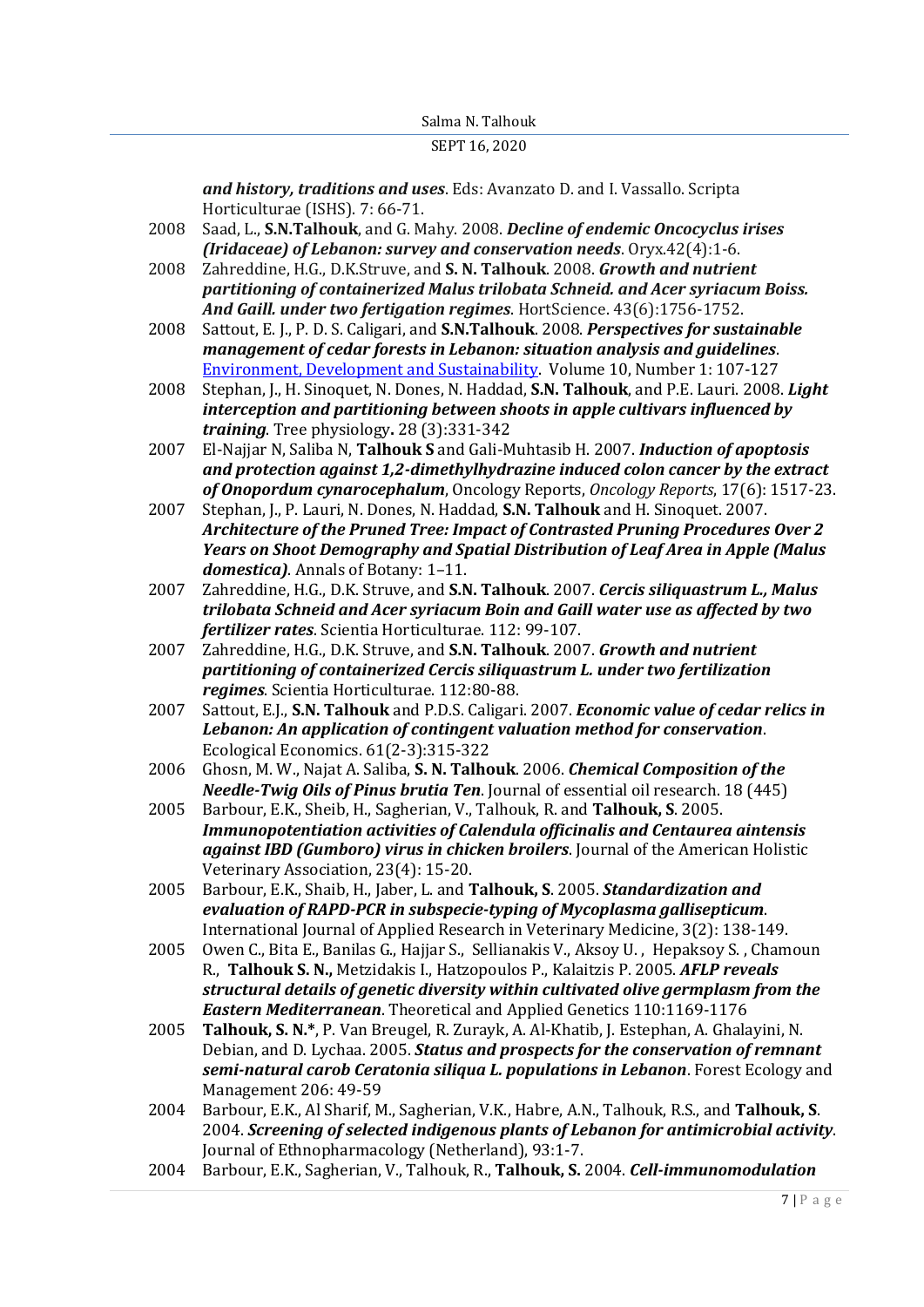#### SEPT 16, 2020

*against Salmonella Enteritidis in herbal extracts-treated broilers*. Journal of Applied Research in Veterinary Medicine, 2 (1):1-9.

- 2004 Barbour, E.K., Sagherian, V., **Talhouk, S.,** Talhouk, R., Farran, M.T., Sleiman, F.T., and Harakeh, S. 2004. *Evaluation of homeopathy in broiler chickens exposed to live viral vaccines and administered Calendula officinalis extract*, Medical Science Monitor journal (USA), 10(8):281-285.
- 2004 **Talhouk S. N. \***, M. Dardas, M. dagher, C. Clubbe, S. Jury, R. Zurayk and M. Maunder. 2004. *Patterns of floristic diversity in semi natural coastal vegetation of Lebanon and implications for conservation*. Biodiversity and Conservation Issue: Volume 14, Number 4 Pages: 903 - 915
- 2004 Zahreddine H., C. Clubbe, R. Baalbaki, A. Ghalayini, and **S.N. Talhouk\*.** 2004. *Status of native species in threatened mediterranean habitats: The case of Pancratium maritimum L.* (sea daffodil) in Lebanon. Biological Conservation, 120/1 pp. 11-18.
- 2003 Barbour, E.K., Sagherian, V., **Talhouk, S.**, Talhouk, R., Farran, M.T., Sleiman, F.T., and Sabra, R. 2003. *Impact of Melissa officinalis extract administration in broilers on immune responses to viruses and performance*. Journal of the American Holistic Veterinary Medical Association, 21:15-18
- 2003 **Talhouk, S. N.\***, N. Sinno Saoud, and S. L. Jury. 2003. *Work on the Post Herbarium at the American University of Beirut*. Bocconea. 16 (1) 289-291.
- 2001 Abou-Fakhr Hammad, E.M., H. Zournajian, and **S.Talhouk**. 2001. *Efficacy of extracts of Melia azedarach L. callus, leaves and fruits against adults of the sweetpotato whitefly Bemisia tabaci (Hom. Aleyrodidae)*. Journal of Applied Entomology Vol. 125: 1-6.
- 2001 **Talhouk, S. N. \***, R. Zuryak, and S. Khuri. 2001. *Conservation of the Lebanese Coniferous Forests: Past, Present and Future Prospects*. Oryx. 35 (3): 206-215.
- 2001 Zurayk R., F. el-Awar, S.K. Hamadeh, **S. Talhouk**, C. Sayegh, A. Chehab, and K. al-Shab. 2001. *Using indigenous knowledge in land use investigations: a participatory study in a semi-arid mountainous region of Lebanon*. Agriculture, Ecosystems and Environment. 86 (3): 247-262.
- 2001 Zurayk, R., N. Khoury, **S. Talhouk** and R. Baalbaki. 2001. *Salinity-heavy metal interactions in four salt-tolerant plant species*. Journal of Plant Nutrition. 24(11)1773-1786.
- 2000 Khuri, S., M. Shmoury, R. Baalbaki, M. Maunder, and **S.N. Talhouk\***. 2000. *Conservation of the Cedrus libani populations in Lebanon: History, current status and experimental application of somatic embryogenesis*. Biodiversity and Conservation: 9(9): 1261-1273.
- 2000 **Talhouk, S.N. \***, R.T. Lubani, R. Baalbaki, R. Zurayk, A. Al-Khatib, L. Parmaksizian, and A. A.Jaradat. 2000. *Phenotypic Diversity and Morphological Characterization of Amygdalus spp. in Lebanon*. Genet. Res. Crop Evol., 47: pp. 93-104.
- 1999 Baalbaki, R., M. Bleik, R. Zurayk, and **S.N. Talhouk**. 1999. *Germination and seedling development of drought tolerant and susceptible wheat under moisture stress*. Seed Sci. Technol. 27: 291-302.
- 1999 Hamadeh, S.K., R. Zurayk, F. El-Awar, **S. N. Talhouk**, D. abi Ghanem and M. Abi-Said. 1999. *Farming System Analysis of Drylands Agriculture in Lebanon: An Analysis of sustainability*. Journal of Sustainable Agriculture. J. of Sustainable Agriculture. 15(/3): 33-43.
- 1996 **Talhouk, S.N.\***, R.A.Chahine, S.Hamadeh, B.C.Hamdar, and R.Z. Baalbaki. 1996. *Low input cherry production: a horticultural alternative for Lebanese marginal highlands*. HortScience. 31(7):1077-1079.
- 1992 Volkman, L.E., **S.N. Talhouk**, D.I. Oppenheimer, and C.A. Charlton. 1992. *Nuclear F-*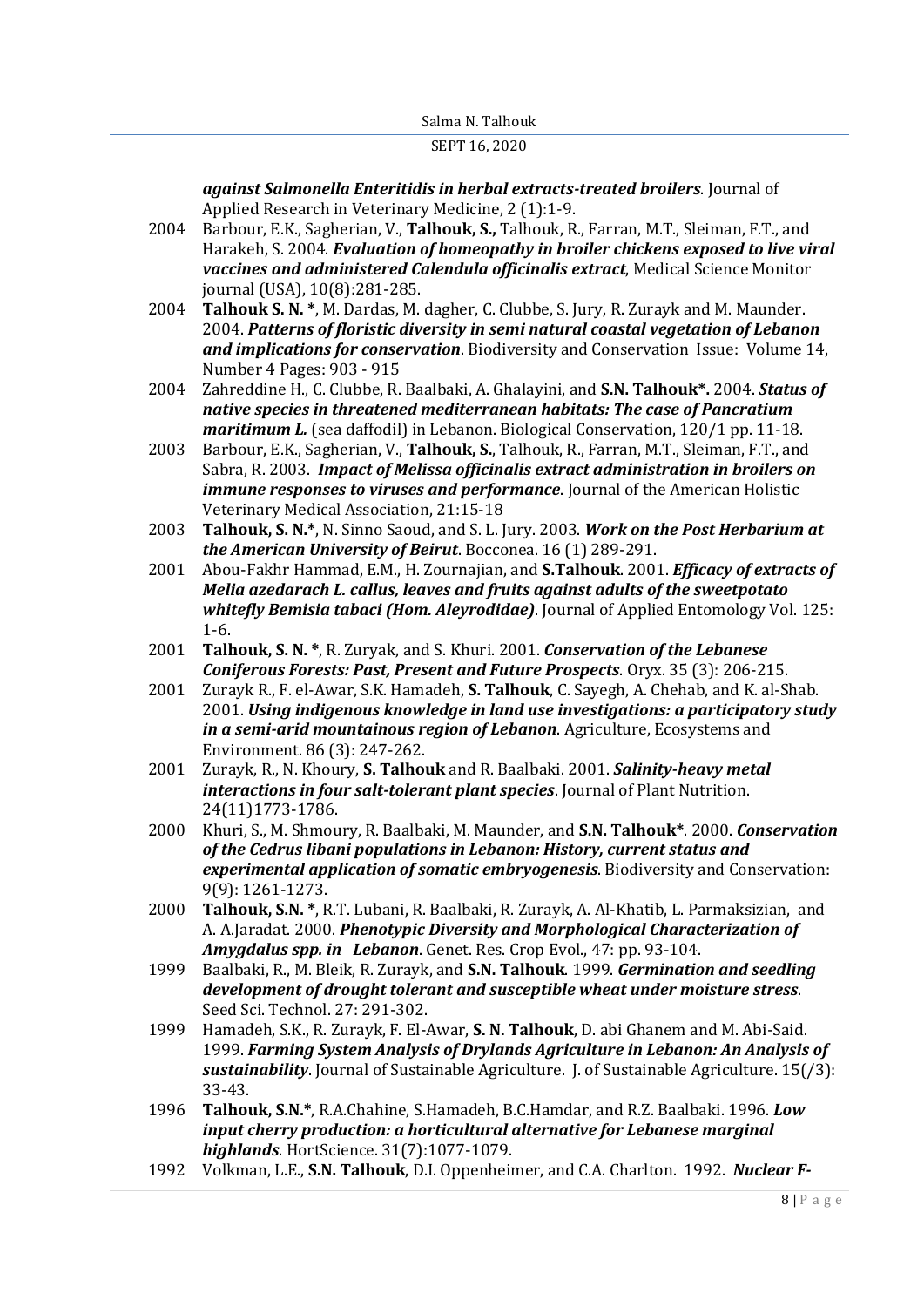*actin: a functional component of baculovirus-infected lepidopteran cells?* J. Cell Sci. 103, 15-22.

- 1991 **Talhouk, S.N.\*** and L.E. Volkman. 1991. **Autographa californica M nuclear polyhedrosis virus and Cytochalasin D: Antagonists in the regulation of protein synthesis**. Virology. 182:626-634.
- 1990 **Talhouk, S.N.\***, D.G. Nielsen, and M.E. Montgomery. 1990. *Water deficit, defoliation, and birch clones: Short-term effect on gypsy moth (Lepidopteran: Lymantriidae) performance*. Environmental Entomology. 19(4):937-942.

## **BOOKS AND CHAPTERS**

- 2019 **Talhouk, S. N.,** R. Baalbaki, S. Haydar, W. Kays, S. Kayed, M. Al-Hindi, and N. A. Saliba**.** Contextualizing Openness: A Case Study in Water Quality Testing in Lebanon. In: **Contextualizing openness: Situating open science**. Edited by Leslie Chan; co-edited by Angela Okune, Becky Hillyer, Denisse Albornoz and Alejandro Posada. University of Ottawa Press. ISBN 978-1-55250-611-0
- 2018 Slim, K., K. Bou Azza, and **S.N. Talhouk. National Guidelines for Native Nursery Management: Trees & Shrubs.** Published by American University of Beirut, Nature conservation center.
- 2018 **Talhouk, S.N.,** M. Itani, and M. Al-Zein**.** 2018. **Biodiversity in Lebanon**. In: Global Biodiversity, Volume 1: Selected Countries in Asia. Editor: T. Pullaiah. Apple Academic Press. ISBN: 9781771887076
- ألدار ألعربية للعلوم ناشرون **. ألف باء ألطبيعة .N.S ,Talhouk** 2017
- 2014 **Talhouk, S.N.,** M.M. Yazbek, K. Sleem, A.J.Sarkissian, M.S. Al-Zein, and S. Abo Eid. 2014. **Trees of Lebanon**. Published by American University of Beirut, Nature conservation center. Pp151.
- 2012 Makhzoumi, J., **Talhouk, S.N.**, Zurayk, R. and Sadek, R. 2012. **Landscape Approach to Bio-Cultural Diversity Conservation in Rural Lebanon**. In John Tiefenbacher (ed.) Nature Conservation – Patterns, Pressures and Prospects, ISBN 978-953-51-0033-1, released online, pp. 179-198 (http://www.intechopen.com/articles/show/title/landscape-approach-to-biocultural-diversity-conservation-in-rural-lebanon
- 2010 Zurayk, R. and **S. N. Talhouk.** 2010. **Plants and People: ethonobotanical knowledge from Lebanon**. Published by American University of Beirut, Nature conservation center.
- 2009 **Talhouk, S. N.,** and M. Abboud. **Biodiversity and climate change**. In. AFED 2009 report.
- 2005 Sattout,E. J, **Talhouk S., N.** and N. Kabbani. 2005. **Lebanon**. In: Maurizio, M. & L. Croitoru (Eds). Mediterranean Forests and People: Towards the Total Economic Value. CABI Publishing. Pp: 161-175\*.
- 2004 Zurayk, R., Abdul Samad, L and **Talhouk, S. N.** 2004. **Environmental Analysis of Urban and Peri-Urban Coastal Agriculture in Lebanon**. In: L'interface Entre Agriculture et Urbanisation En Mediterrannee Sud et Est. Nasr, J. and Padilla, M. (eds.). Institut Francais du Moyen Orient, Editions Delta. Pp. 279-290.
- 2001 Hamadeh S. K., R. Zurayk, M. R Darwish., H. Seeden, **S. Talhouk**, F. El-Awar, A. Baalbaki, M. Abi-Said, M. Sharara. 2001. **Changing rural livelihoods and land degradation in the Bekaa valley.** In: Agriculture and Rural livelihoods: case studies for sustainability in the WANA region. A. Aw-Hassan and A. Cooper Eds. ICARDA, Syria.
- 2001 **Talhouk, S.N.**, J. Makhzoumi, M. Maunder, and S. Khuri. 2001. **You can't see the**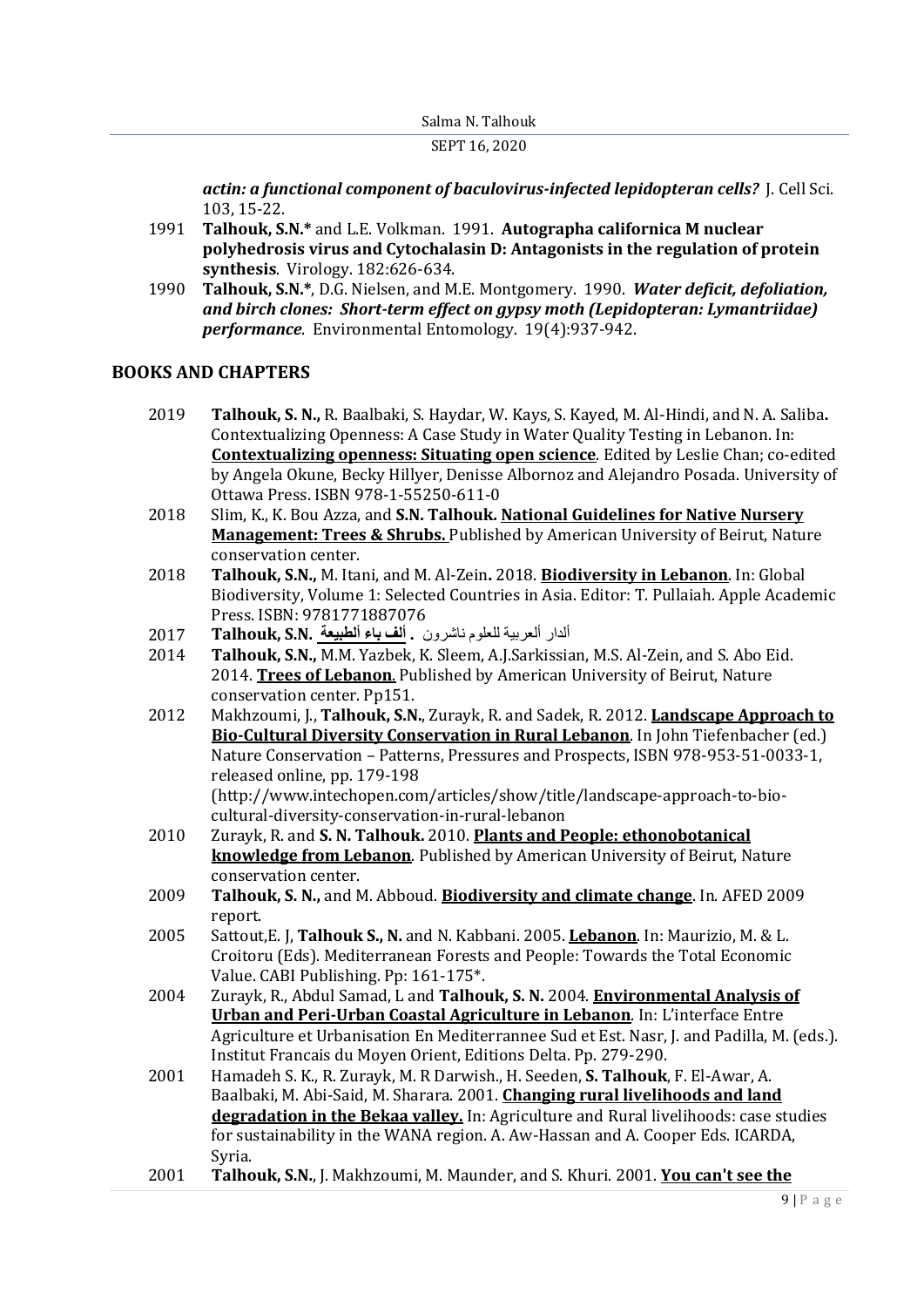| Salma N. Talhouk |  |  |
|------------------|--|--|
|                  |  |  |
|                  |  |  |
|                  |  |  |
|                  |  |  |

## **wood for the trees: The Cedar of Lebanon as a symbol of a country and an ecosystem**. Article. Archeology and History in Lebanon. 14: 114-122.

1999 S. Khuri and **S.N.Talhouk**. 1999. **Cedars of Lebanon Cedrus libani A. Rich**. In: Conifers: Status Survey and Conservation Action Plan. Farjon, A. and Page, C.N. (compilers). IUCN/SSC Conifer Specialist Group. IUCN, Gland, Switzerland and Cambridge, UK. Pp.108-111.

# **THESES SUPERVISION**

## **Thesis Advisor**

| 2019 | Participatory strategy for water condensate harvesting from air-<br>conditioning home units and its use in public gardens: A case<br>study in Tripoli, Lebanon | Tala Merehbi        |
|------|----------------------------------------------------------------------------------------------------------------------------------------------------------------|---------------------|
| 2019 | To be determined                                                                                                                                               | Rhea Ekmekji        |
| 2019 | To be determined                                                                                                                                               | <b>Samar Morkos</b> |
| 2017 | Design guidelines for Ancillary Botanic Gardens (ABG)                                                                                                          | Maya Melhem         |
| 2017 | Prototype designs of safe outdoor play environments within<br>school grounds                                                                                   | Ranim Koleilat      |
| 2017 | Can urban ecotourism teach about nature?                                                                                                                       | Asma Al Hajal       |
| 2016 | Assessing the viability of vermicomposting in Lebanon on<br>community level: Warhanieh case study                                                              | Ghanem, Nada        |
| 2015 | Physiognomy as a basis for plant species conservation in urban<br>areas : Beirut as a case-study                                                               | Itani, Moustapha    |
| 2014 | Defining environmental and cultural landmarks in Lebanese<br>villages through an integrated public participation GIS method                                    | Tawk, Lama          |
| 2014 | Exploring technical and economic aspects of vermicomposting as<br>a microenterprise in rural communities of Lebanon                                            | Moledor, Sara       |
| 2012 | Women's perspective on the management of natural resources :<br>case studies of Aarsal, Batloun and Kwakh                                                      | Itani, Carol        |
| 2012 | Assessment of the potential of establishing extensive green<br>roofs at the American University of Beirut                                                      | Hazim, Noura        |
| 2007 | Evaluation of the distribution of orchid species in Al-Shouf<br>biosphere and their in vitro germination potential                                             | Hamdan, Khaled      |
| 2007 | A modified sustainability model (IDEA) to compare<br>organic and conventional agricultural systems in the Bekaa plain<br>of Lebanon                            | Ghadban, Elias      |
| 2007 | Prevalence of genetically modified corn in Lebanon and<br>implications on biosafety                                                                            | Dandache, Layal     |
| 2006 | Production, postharvest and economic potentials of Origanum<br>syriacum as a new crop in Lebanon                                                               | Atallah, Shadi      |
| 2005 | Assessing the current use and significance of wild edible plants<br>traditionally gathered in Lebanon : an ethnobotanical study                                | Marouf, Maysan      |
| 2004 | Morphological and genetic characterization of local olive (Olea<br>europea L.) varieties in Lebanon                                                            | Chamoun, Rony       |
| 2003 | Preliminary market assessment of herbal remedies in Lebanon                                                                                                    | Georgina Catacora   |
|      |                                                                                                                                                                |                     |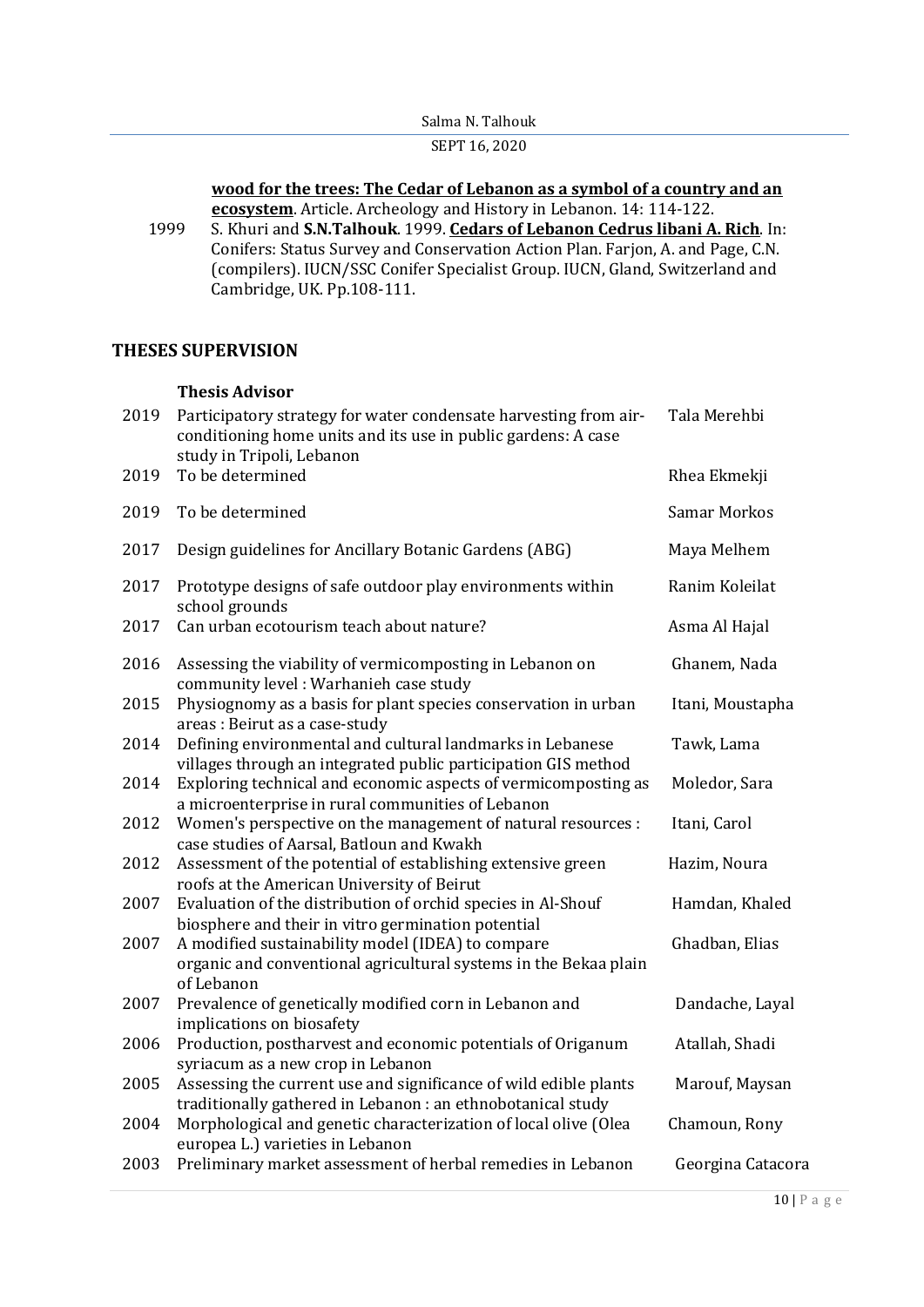|      | Salma N. Talhouk                                                                                                                              |                     |
|------|-----------------------------------------------------------------------------------------------------------------------------------------------|---------------------|
|      | SEPT 16, 2020                                                                                                                                 |                     |
| 2003 | Effect of provenance on essential oil composition of two native<br>Lebanese plants Salvia Triloba L. and Origanum Ehrinbergii<br><b>Boiss</b> | Abu-Hatab, Amal     |
| 2002 | Ibrahim River : a case study for investigating vegetation patterns<br>and assessing riparian habitats                                         | Abboud, Maya        |
| 2002 | Assessing potential uses of wild fruit trees in Northern drylands<br>of the Bega'a                                                            | Akl, Mireille.      |
| 2002 | Evaluating methods for assigning conservation status of<br>Lebanese plant species                                                             | Rteil, Hiba         |
| 2001 | Floristic assessment of selected communities along the Lebanese<br>coastal zone                                                               | Dagher, Marcelle    |
| 2000 | Insect diversity along the Lebanese coast in selected plant<br>communities                                                                    | El Hachem, Roland   |
| 1999 | Characterization of local almond (Amygdalus communis)<br>varieties in Lebanon                                                                 | Parmaksizian, Loris |
| 1999 | Survey and characterization of pistachio (Pistacia spp.)<br>germplasm in Lebanon                                                              | Nehme, Ghassan      |
| 1998 | Germplasm characterization and climatic zoning for viticulture<br>in Lebanon                                                                  | Riachy, Imad        |
| 1997 | Survey and characterization of almond (Amygdalus spp.)<br>germplasm in Lebanon                                                                | Lubani, Rashid      |
| 1997 | Initiation of embryogenic callus from immature zygotic embryos<br>of Cedrus libani                                                            | Shmoury, Mohamed    |
| 1995 | Low-input cherry production in Lebanese marginal lands : Irsal,<br>a case study                                                               | Chahine, Racha      |
| 1995 | Evaluation of strawberry varieties in Lebanon and their potential<br>in-vitro runner formation                                                | Wansa, Emile.       |
| 1994 | Optimization conditions for the micropropagation of the local<br>Lebanese banana variety                                                      | Zbib, Hussein       |

# **Thesis co-supervision (Committee Member)**

| 2017 |                                                                                                                                          | Thuraya            |
|------|------------------------------------------------------------------------------------------------------------------------------------------|--------------------|
| 2016 | Urban green infrastructure opportunities : spatial suitability<br>analysis and municipal guidelines in Beirut                            | Shaar, Karim       |
| 2016 | Agriculture as a tool of settlement : a political ecology and<br>economy analysis of Israeli agricultural development                    | Thomson, William   |
| 2016 | Design guidelines for a therapeutic roof garden: case of AUBMC<br>oncology courtyard                                                     | Karaan, Elias      |
| 2015 | Deriving a planting medium from solid waste compost and<br>excavation and demolition rubble for use in the rehabilitation of<br>quarries | Assaf, Eleni       |
| 2013 | Qualitative and quantitative assessment of sesquiterpene lactones'<br>anticancer activities in wild and cultivated Achillea falcata      | Tohme', Rita.      |
| 2013 | Tracking changes in fish abundance across the coast of the<br>Levant : a local ecological knowledge study                                | Al-Ajlan, Safia    |
| 2009 | Understanding nature in an Armenian village in Lebanon                                                                                   | Yeghiayan, Heghnar |
| 2007 | Avian influenza in migratory and domestic birds and impacts of<br>therapeutic molecules against poultry viruses                          | Rayya, Edward      |
| 2007 | Natural and synthetic molecules against dairy and poultry diseases                                                                       | El Hakim, Rindala  |

11 | P a g e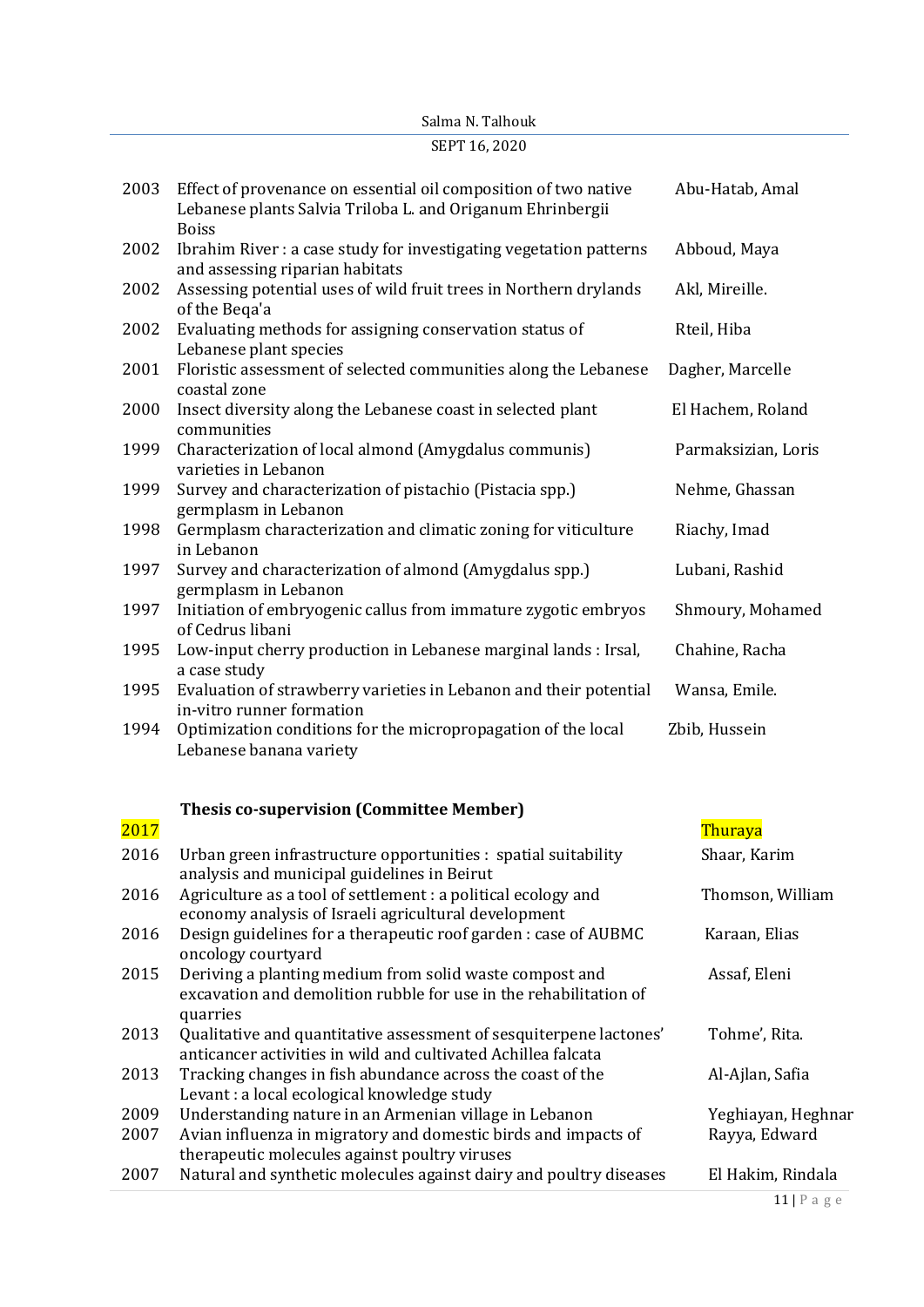|      | SEPT 16, 2020                                                                                                                     |                         |
|------|-----------------------------------------------------------------------------------------------------------------------------------|-------------------------|
| 2007 | Urban floral diversity in the eastern Mediterranean :<br>Beirut coastal landscape                                                 | Chmaitelly, Hala        |
| 2007 | The impact of landmines and unexploded ordnance on the human<br>and land resources of South Lebanon                               | Yammine, Maya           |
| 2006 | Studies on a newly emerging H9N2-avian influenza outbreak in<br>poultry of Lebanon                                                | Dankar, Samar           |
| 2006 | Anti-Candida albicans properties of essential oil of indigenous herbs<br>in Lebanon                                               | Gerges, Danyelle        |
| 2005 | Vaccines and essential oil in respective protection and treatment of<br>chicken and rabbit ailments                               | Halawi, Hussein         |
| 2005 | Aesthetic preferences and nature conservation : a case study in rural<br>South Lebanon                                            | Selwan, Rhea            |
| 2004 | Screening selected indigineous plants against Bemisia tabaci and<br>chemical isolation of bioactive fractions                     | Zeaiter, Abdallah       |
| 2004 | PCR use in epidemiological study of avian mycoplasmosis and<br>control of gumboro by herbal extracts                              | Shaib, Houssam          |
| 2004 | A biodiversity policy framework for Lebanon                                                                                       | Ibrahim, Hana           |
| 2004 | The way to a natural bioactive compound extracted from an endemic<br>Lebanese plant                                               | Dakdouki, Saada         |
| 2003 | Impacts of shifting farming systems on soil degradation in a semi-<br>arid mountainous region of Lebanon                          | El Hindy, Rana          |
| 2003 | Adaptation strategies of small ruminants production systems to<br>environmental constraints in semi-arid areas of Lebanon         | Dick, Corinne           |
| 2003 | Screening selected plants against Tetranychus urticae and Liriomyza<br>huidobrensis and solid phase extraction of Melia azedarach | Akkary, Marwan          |
| 2003 | In vitro and in vivo antimicrobial activities of selected indigenous<br>medicinal plants of Lebanon                               | Al Sharif,<br>Mohammed. |
| 2003 | Immunopotentiation and antimicrobial activities of indigenous<br>medicinal plants of Lebanon                                      | Sagherian, Vatche       |
| 2003 | Turfgrass landscape in coastal Lebanon : quality, use and<br>management                                                           | Nasrallah, Ranya        |
| 2002 | Profiling and effects of extracts from selected plant species<br>indigenous to Lebanon on two breast cell lines                   | al Derbas, Riwa         |
| 2002 | Morphological and genetic assessment of bread wheat landraces<br>collected from Baalbek caza                                      | El-Saliby, Ibrahim      |
| 2000 | The effect of acid-forming fertilizers on the mobility and uptake of<br>Cd, Cr, and Ni by radish plants in four Lebanese soils    | Srour, Rafif            |
| 2000 | Identification and antimicrobial activity of chemical<br>constituents from five plant species                                     | Sabra, Amal             |
| 2000 | Dynamics of Cd, Ni, and Cr in four Lebanese soils                                                                                 | Samad, Fatima           |
| 1999 | Survey, collection and diagnosis of diseases associated with almond<br>(Prunus spp.) germplasm in Lebanon                         | Kanaan-Atallah,<br>Zahi |
| 1999 | Soil amendments for pine establishment in quarry rehabilitation                                                                   | El-Jisr, Karim          |
| 1999 | Salinity-heavy metal interaction on metal uptake by salt-tolerant<br>plants                                                       | Khoury, Nathalie        |
| 1998 | Physiological responses to salinity of two strawberry varieties in<br>calcareous and non-calcareous substrates                    | Hajjar, Diana           |
| 1998 | Methods of evaluating germplasm and their applicability to wheat<br>genotypes                                                     | Khatib, Ali             |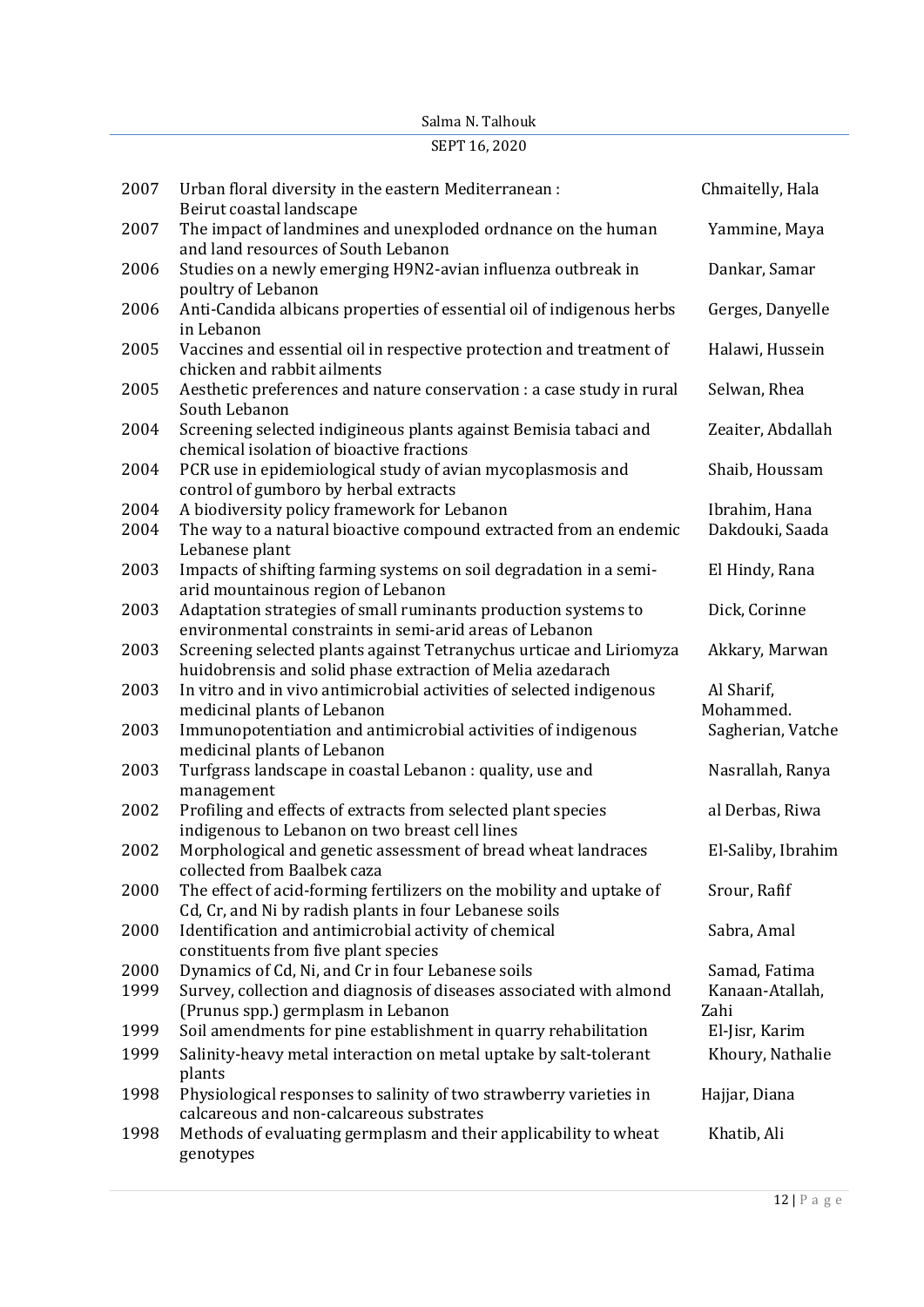## Salma N. Talhouk SEPT 16, 2020 1998 Evaluating and characterizing safflower (Carthamus tinctorius L.) germplasm Khalifeh, Samer 1996 Genotype environment interactions in field peas (pisum sativum L.). Abdel Rahim

- 
- 1996 Salinity and phosphorus effects on growth of differentially drought tolerant wheat cultivars. Kanj, Bassel 1995 Effect of seed priming, size, and GA, on germination, and emergence
- of carrots. Mansour, Dina 1994 Host plant preference of whiteflies to some vegetables Gebara, Fabienne
- 1994 The effect of moisture stress on germination and development of drought susceptible and tolerant wheat cultivars Bleik, Maya

# **CONFERENCES**

- 2018 **Principle Investigator.** *Reconnecting People with Plants: Implementation Examples for Ancillary Botanic Gardens.* Moustapha Itani, Maya G. Melhem, Myriam Boufadel, Yaser Abunnasr, Salma N. Talhouk. 2nd Mediterranean Plant Conservation Week La Valetta, Malta November 12 - 16, 2018
- 2018 **Principle Investigator.** *A quantitative tool to assess local preference for the conservation of Important Plant Areas (IPAs) : A Case Study of Sannine-Kneisse IPA in Lebanon.* Marya Salman, Salma Talhouk, Samer Kharroubi & Moustapha Itani. 2nd Mediterranean Plant Conservation Week La Valetta, Malta November 12 - 16, 2018
- 2018 **Speaker.** *Everyday Nature in the World of Lebanese Rural Youth***.** COSIMENA roundtable "Knowledge of Nature and Intangible Cultural Heritage", September 5-6 2018 at the DAAD Cairo, Egypt (via skype)
- 2018 **Session organizer.** *Tourism and ecosystem services - searching for sustainability*. Ecosystem Services Partnership regional conference. 22-25 April 2018. (Dead Sea, Jordan).
- 2018 **Speaker.** *DASKARA - a phone application for mapping cultural ecosystem services: an academic / private partnership example.* Ecosystem Services Partnership regional conference. 22-25 April 2018. (Dead Sea, Jordan).
- 2017 **Session organizer.** S7 *Tourism and ecosystem services - searching for sustainability*. 9th Ecosystem Services Partnership conference. 11-15 December 2017, (Shenzhen, China)
- 2017 **Graduate Student Advisee Speaker** (Asma Al Hajal and Salma N Talhouk)**.** *How Can Ecotourism In Cities Teach About Nature and Ecosystem Services?* 9th Ecosystem Services Partnership conference. 11-15 December 2017, (Shenzhen, China)
- 2017 **Graduate Student Advisee Poster** (Maya Melhem, S. N. Talhouk, and Y. Abu Nasr). *Landscape Design Guidelines for Ancillary Botanic Gardens*. 6th Global Botanic Gardens Congress of Botanic Gardens Conservation International. Conservatory and Botanical Garden of the City of Geneva, Switzerland, 26th-30th June.
- 2017 **Speaker**. *Ancillary botanic gardens–Local botanic gardens for education and outreach.* 6th Global Botanic Gardens Congress of Botanic Gardens Conservation International. Conservatory and Botanical Garden of the City of Geneva, Switzerland, 26th-30th June.
- 2017 **Graduate Student Advisee Poster** (Moustapha Itani, Salma N. Talhouk, Salvatore Pasta & Mohammad S. Al-Zein. *Assessing the impact of Carpobrotus edulis and Lantana camara on three Lebanese coastal endemic plant species*. State of the World's Plants Symposium, Kew, UK. 25-26 May.
- 2015 **Speaker**. *Evaluating participatory mapping as a tool to assess the prospects of decentralized community based tourism in Lebanon*. 8th Ecosystem Services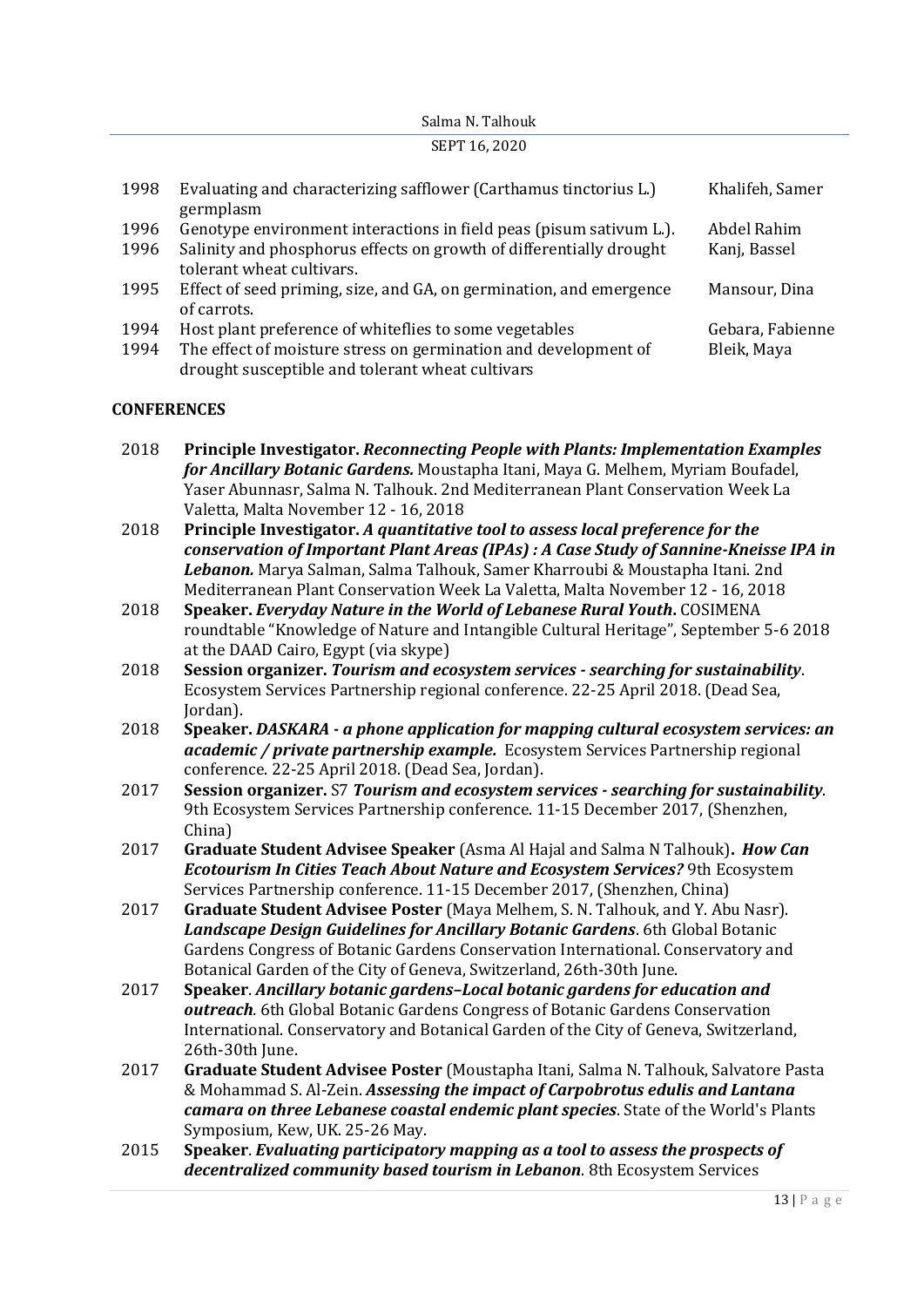#### SEPT 16, 2020

Partnership conference. November 9– 13, (Stellenbosch, South Africa) 2015–

- 2015 **Speaker**. *How do rural youth perceive nature? A case study from Lebanon*. 8th Ecosystem Services Partnership conference. November 9– 13, (Stellenbosch, South Africa)
- 2014 **Speaker.** *Biodiversity Village Award – Baldati Bi'ati*. Fifth Sub-Global Assessment Network Meeting - UNEP, 26-28 October, Dubai, United Arab Emirates.
- 2014 **Co-author** (Nadim Farajalla, Eleni Assaf, Issam Bashour, and Salma N. Talhouk) *Deriving a Planting Medium from Solid Waste Compost and Construction, Demolition and Excavation Waste*. European Geosciences Union, General Assembly 2014, Vienna, Austria, 27 April – 02 May 2014
- 2014 **Co-author** (Arbi J. Sarkissian, Salma N. Talhouk, Rob M. Brook, and Neal J. Hockley). *Incentivizing reforestation with native species in Lebanon: Measuring conservationists' preferences and landowners' willingness to accept reforestation payments*. IUFRO, Forest Change 2014, International Conference · 2nd - 4th April 2014 · Freising / Germany
- 2013 **Speaker**. *Ancillary Botanic Gardens.* Plant Life of SW Asia 8 conference. Royal Botanic Gardens, Edinburgh, Scotland. July 1-5.
- 2013 **Speaker**. *Community centered reforestation project at AUB NCC*. "Lebanon Reforestation Experiences and Lessons Learned". Organized by FAO, the World Bank, and the Ministry of Agriculture. Beirut, 6 March
- 2012 **Speaker.** *Extensive green roof modules: towards a participatory process for urban greening and biodiversity conservation in Beirut*. World Green Roof Congress, 18-21 September, Copenhagen, Denmark
- 2010 **Speaker.** *Ex Situ Conservation Options in Lebanon*. Conserving Biodiversity in the Middle East - 3/5: Strategies for in situ and ex situ Conservation in the Middle East - the World congress for Middle eastern studies (WOCMES) Barcelona July 19-24.
- 2006 **Co-author**. Jeambey Z, Johns T, Talhouk S, and Batal M. *Use, consumption and Health and Medicinal Properties of Six Wild Edible Plants in the Northeast of Lebanon*. First World Congress of Public Health Nutrition, Barcelona, Spain
- 2006 **Participant** in "*biodiversity as Food: Biodiversity as Food*". -Regional Workshop organized by IDRC -February 3-5, 2006
- 2002 **Co-author**. Makhzoumi, J., Talhouk, S. N. and Clubbe, C. *Towards a holistic approach to biodiversity conservation: establishing nature pockets in coastal Lebanon*. The VIII International Congress of Ecology, Ecology in a Changing World, August 11-18, Seoul, Korea.
- 2001 **Speaker**. Talhouk, S.N., G.A. Nehme, R. Baalbaki, R. Zurayk and Y. Adham. *Ecogeographic Characterization of Pistacia spp. in Lebanon*. In: Padulosi, S. and A. Hadj-Hassan, Ed. Project on underutilized Mediterranean species. Pistacia: towards a comprehensive documentation of distribution and use of its genetic diversity in Central and West Asia, North Africa and Mediterranean Europe. Report of the IPGRI workshop, 14-17 Dec. Irbid. Jordan.
- 2000 **Co-author**. Zurayk, R., Baalbaki, R., Sukkariyah, B. Khoury, N. Talhouk, S.N., Srour, R. and Samad, F. *Monitoring and Phytoremediation of Cd, Cr and Ni in Natural and Agricultural Ecosystems.* Soil-Environment and Health meeting. British Society of Soil Science. Birmingham, April 7-8, 2000.
- 2000 **Invited Participant**. Planning and Writing a Research Proposal. 6 August. Malaysia. Organized by the International Foundation for Science (IFS).
- 2000 **Invited Participant**. Third Training course on forestry research strategy formulation, planning and management. 1-5 august, Malaysia.
- 2000 **Invited participant**. XXI International Union of Forestry Research Organizations Congress. 7-12 August. Kuala Lumpur, Malaysia.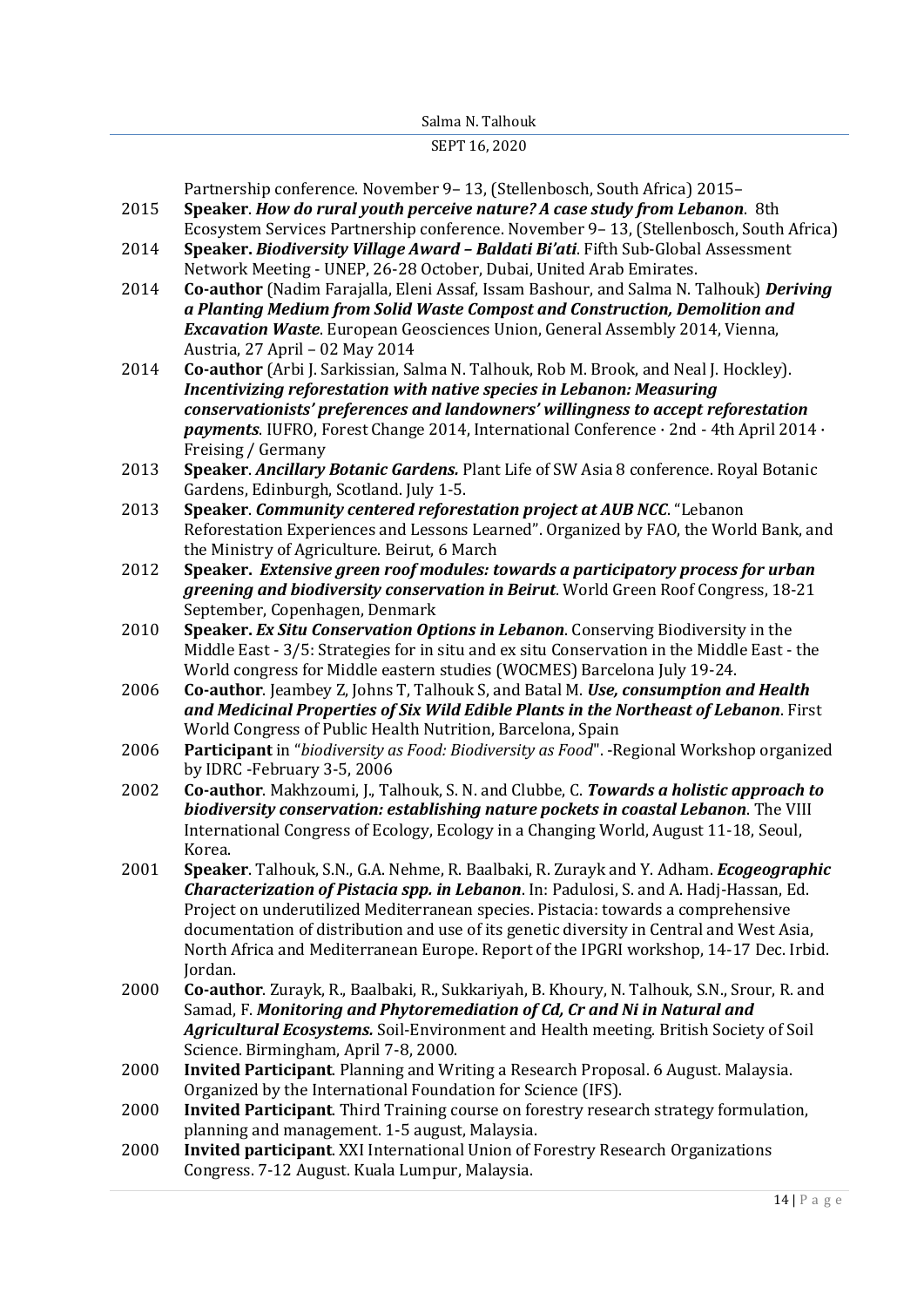#### SEPT 16, 2020

- 1999 **Speaker**. Talhouk, S.N., A. Ghalayini, and I. Toufeili. 1999. *Effect of temperature and polyethylene wraps on storage life of loquat*. In: Cahiers options mediterraneennes: Post-harvest losses of perishable horticultural products in the Mediterranean region. 42: 95-102.
- 1999 **Co-author**. Khuri, S. and S.N. Talhouk. *Collaborative research on plant conservation between the UK and Lebanon*. In Kim y-S (ed). Polant Conservation Strategy Towards the Next Millenium. Conf. The National Arboretum, Seoul, Korea. Pp: 34-45.
- 1999 **Speaker**. Fourth International Conifer Conference. Wye College. UK. Title of oral presentation: *Conifer Conservation in Lebanon.*
- 1999 **Speaker.** Talhouk, S.N., A. Ghalayini, and I. Toufeili. 1999. *Effect of temperature and polyethylene wraps on storage life of loquat.* In: Cahiers options mediterraneennes: Post-harvest losses of perishable horticultural products in the Mediterranean region. 42: 95-102.
- 1999 **Co-author**. Khuri, S. and S.N. Talhouk. 1999. *Collaborative research on plant conservation between the UK and Lebanon*. In Kim y-S (ed). Polant Conservation Strategy Towards the Next Millenium. Conf. The National Arboretum, Seoul, Korea. Pp: 34-45.
- 1998 **Invited speaker**. International Workshop on Pistachio: Towards a comprehensive documentation of distribution and use of its genetic diversity in the CWANA region. International Plant Genetic Resource Institute. Irbid, Jordan. Title of oral presentation: *Characterization of Pistachio (Pistacia spp.) germplasm in Lebanon*.
- 1998 **Invited participant**. International Society for Horticultural Sciences & The American Society for Horticultural Sciences. Rome. Italy. World Conference on Horticultural Research.
- 1998 **Invited participant**. Mediterranean Post-harvest Network Meeting. Coordinating research and information exchange in post-harvest research among Mediterranean countries.
- 1998 **Invited speaker**. Lebanese Ministry of Agriculture. Order of Engineers. Title of oral presentation: Production of Stone fruit in Lebanon.
- 1998 **Invited speaker**. International Conference on Neglected and Underutilized Species and WANANET meetings. International Plant Genetic Resource Institute. ICARDA, Aleppo, Syria. Title of oral presentation: *Genetic diversity of Almond, Pistachio, and Grape Germplasm in Lebanon.*
- 1998 **Invited speaker**. International Plant Genetic Resources Institute. Beirut, Lebanon. Workshop on the Development of a Research Activity on the Levels and Degree of Loss of Forest Genetic Resources. *Title of oral presentation: Distribution of Pistacea spp. in Lebanon.*
- 1998 **Invited participant**. Evaluation of the Regional socio-economic rehabilitation program for South Lebanon. Participated in the agriculture expert group. (The High Relief Committee- UNDP)
- 1997 **Speaker**. Second International Symposium on Pistachios and Almonds. UCDavis. Title of oral presentation: *Survey and characterization of almond germplasm in Lebanon*.
- 1996 **Invited participant**. Salzburg Seminar Session 338. Sustainable Agriculture.
- 1996 **Invited participant.** Mediterranean Agronomic Institute of Chania. International Symposium on Biology and Biotechnology of the Plant Hormone Ethylene.
- 1996 **Invited speaker**. Mediterranean Post-harvest Network Meeting. Chania, Greece. Title of oral presentation: *Effect of temperature and wrapping material on the storage life of 'Ahmar' loquat (Eriobotrya japonica)*
- 1995 **Co-author**. Zurayk, R., R. Baalbaki, and S.N. Talhouk. 1995. *Production and use of chemical Fertilizers and the Environment in Lebanon*. In : Proceedings of the seminar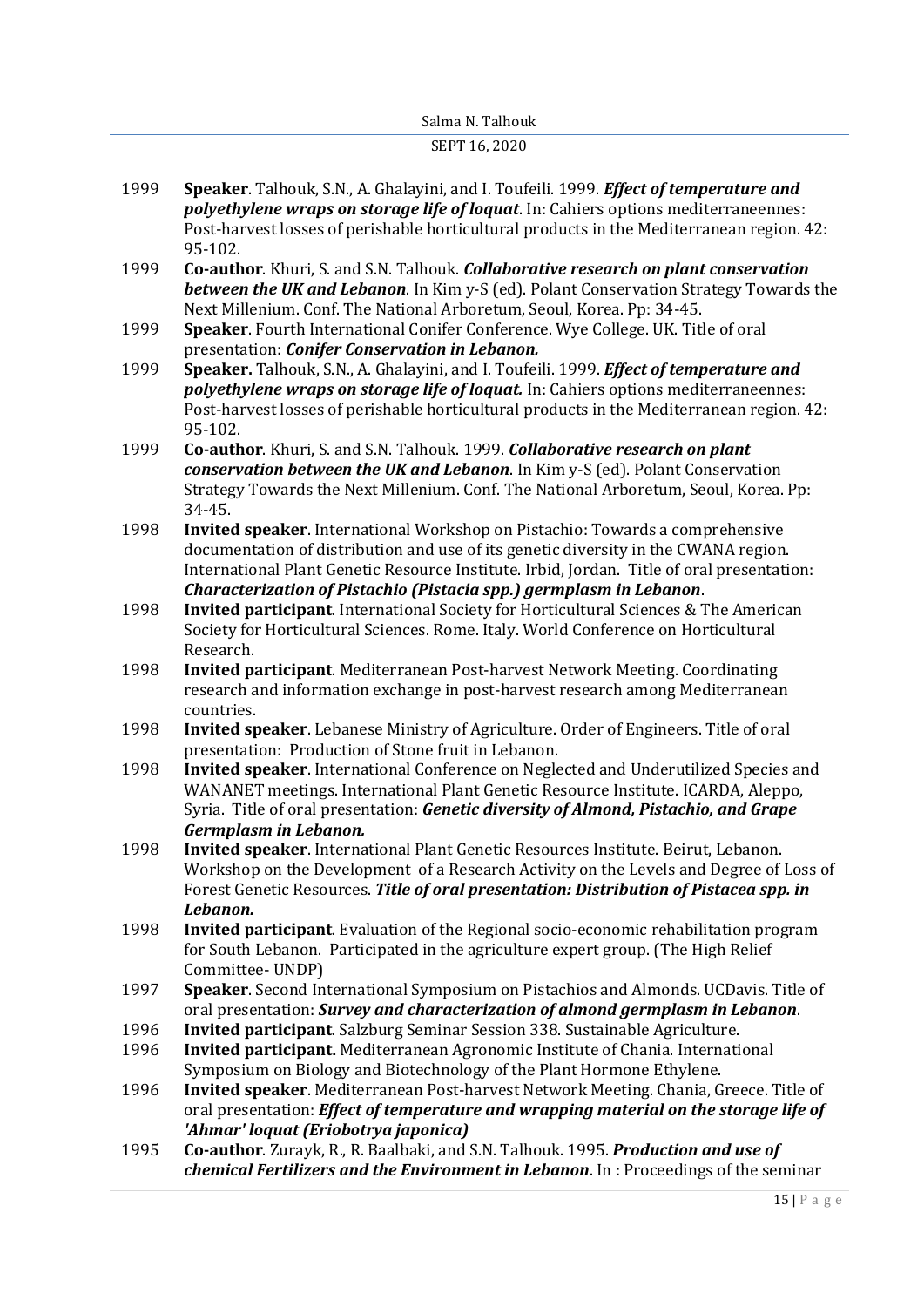on Production and use of Chemical Fertilizers and the Environment. Pp. 19-34. National Research Center (Egypt) and GTZ (Germany).

- 1994 **Invited speaker**. Regional short-course organized by the Lebanese University and CIHEAM in collaboration with EC. Title of session: *Post-harvest Technologies of Horticultural Crops*
- 1993 **Invited participant**. National Research Center, Cairo, Egypt. Attended and assisted in the instruction of a training workshop on *Tissue Culture Techniques and Applications in Industry and Agriculture*
- 1993 **Co-author**. Dryland resource management and the improvement of rainfed agriculture in the drier areas of West Asia and North Africa. 23-27 May. Aleppo. Syria. Title of oral presentation: .. *Lebanon: Changes in the Agricultural systems of two Lebanese villages*. By: Hamadeh, S., H. Seeden, S. Talhouk, R. Baalbaki, and R. Zurayk
- 1993 **Invited speaker**. Mediterranean Agronomic Institute of Chania, Greece. "Post-Harvest Quality and Quantity Losses of Perishable Horticultural commodities in the Mediterranean Region" at the (Greece). Title of oral presentation: *Post Harvest Losses of Fruits in Lebanon*.
- 1993 **Invited participant**. The second Arab Conference on Perspectives of Modern Biotechnology. Amman, Jordan.
- 1991 **Speaker**. American Society of Virology. Salt Lake City, Utah. Title of oral presentation: *Competition between Cytochalasin D and AcMNPV in the regulation of actin synthesis*.
- 1990 **Speaker**. American Society of Virology. London. Ontario. Title of oral presentation: *Cytochalasin D affect viral and host protein synthesis in Autographa californica nuclear polyhedrosis virus infected cells*.
- 1987 **Speaker**. Entomological Society of America. Boston, Massachusetts. Title of oral presentation: *Gypsy moth performance on stressed and non-stressed greenhouse birches.*
- 1986 **Speaker**. Entomological Society of America. Reno, Nevada. Title of oral presentation: *Physiological status of greenhouse oaks measured with a LI-6000*

## **OUTREACH - PUBLICATIONS**

2014 Kays, W. and S.N.Talhouk. 2014. Extracurricular nature activities School guide: **صفية اال البئية للنشاطات المدارس دليل**. Published by American University of Beirut, Nature Conservation Center. 2010 Talhouk, S.N. 2010. Laou. Arabic translation of the LORAX by Dr. Seuss. Asala publishing. 2008 Talhouk, S.N., J. Sopf-Nuic, K.slim, and M. Fabian. 2008. **Seed planting manual**. IBSAR, Nature conservation center for sustainable futures, the American University of Beirut. 2005 Talhouk, S. N. 2005. **Beiatouna Beitouna: Art Expression for the Nature Conservation** – What is biodiversity Booklet, IBSAR, Nature conservation center for sustainable futures, the American University of Beirut. 2004 Sattout, E. J. and S. N. Talhouk. 2004. **Mountain Biodiversity: What's so special about it?** ECO - The Voice of NGO Community in the International Environmental Conventions. (10):2. 2002 Talhouk, S. N., M. Abboud and C. Clubbe. 2002. **Darwin Project in coastal vegetation survey and Conservation for Lebanon**. CD-Rom. Faculty of Agricultural Sciences, American University in Beirut in collaboration with Royal Botanic gardens, Kew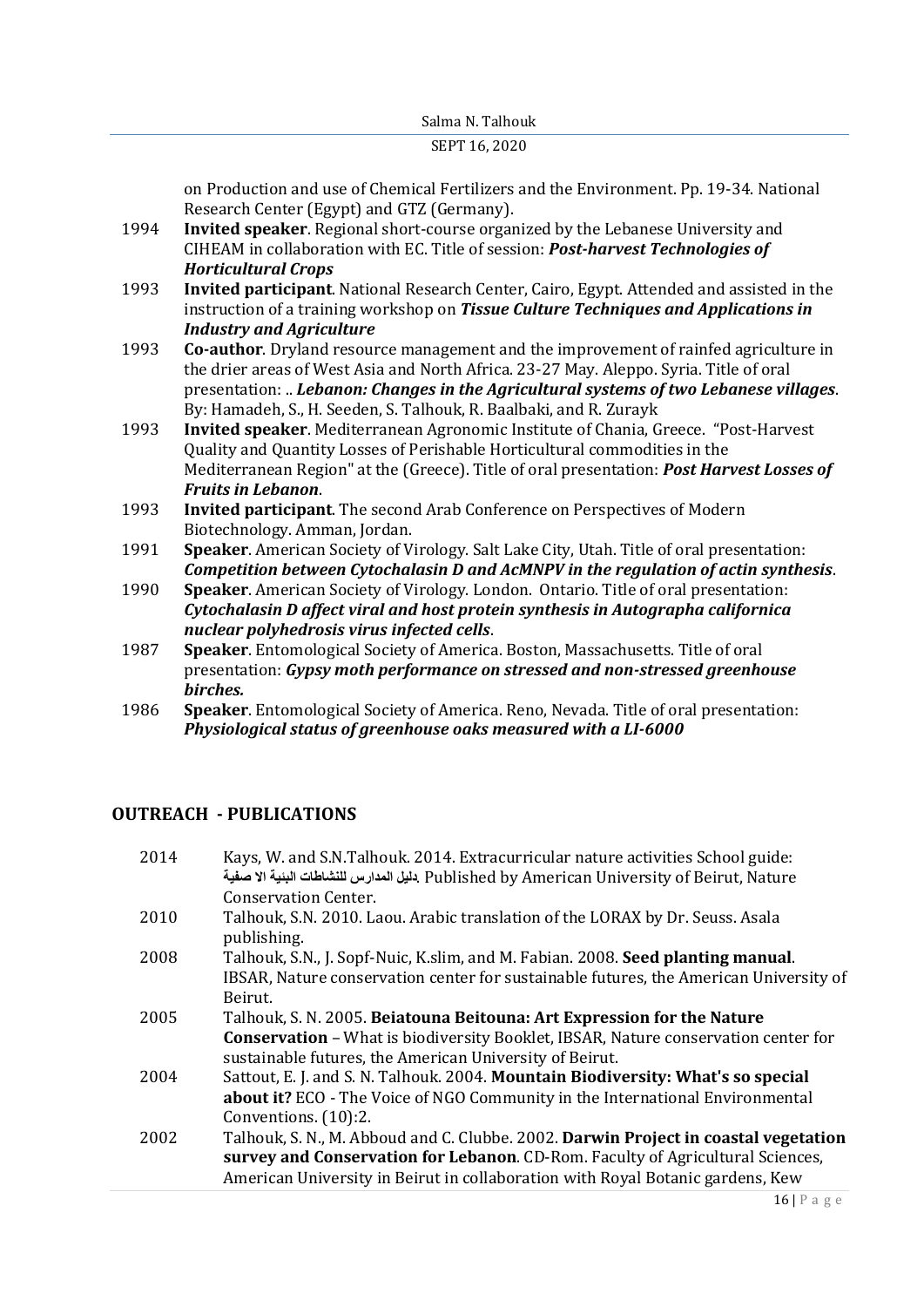#### SEPT 16, 2020

England, University of Reading, England.

- 2001 Talhouk, S.N., I. Lorbach, and M. Karmann. 2001. **Gender knowledge about NTFPs.** European Tropical Forest Research Network (ETFRN) News. Non-Timber Forest Products. 32: 27-29.
- 2001 M. Dardas, H. Zahreddine, M. Dagher, C. Clubbe, and S. N. Talhouk. 2001. **Steps towards the conservation of the Lebanese Coastal Flora**. Pamphlet, sponsored by the Darwin Initiative for Survival of Species. American University of Beirut, in collaboration with Royal Botanic gardens, Kew, England, and University of Reading, England.
- 2001 Sattout E. and S. N. Talhouk. 2001. **A Proposed Monitoring Program for the Flora of the Natural Reserves of Al-Shouf, Ehden and the Palm Islands**. Ministry of Environment, Beirut, Lebanon & Green Line. Lebanon. Manual. Pp. 52.
- 1999 Sattout, E and S. N. Talhouk. 1999. **Flora monitoring in the Protected Areas in Lebanon**. Workshop handout. Silva.
- 1999 Tohme, G., S.N. Talhouk, H. Tohme, S. Hrawi-Bloquet, M. Karakirah, and R. Jaz. 1999. **The reserve of Al-Shouf Cedars**. Manual. The Lebanese National Research Council. Ministry of Environment.
- 1999 Sattout, E, S.N.Talhouk, and K.Knio. 1999. **Monitoring Biological Diversity: Flora of the Nature Reserve of Ehden**. Manual. Greenline. For the Protected Areas Project (UNDP/GEF). Ministry of Environment, Beirut, Lebanon.
- 1999 Sattout, E, S.N.Talhouk, and K.Knio. 1999. **Monitoring Biological Diversity: Flora of the Al-Shouf Nature Reserve**. Manual. Greenline. For the Protected Areas Project (UNDP/GEF).For the Protected Areas Project . Ministry of Environment, Beirut, Lebanon.
- 1999 Sattout, E, S.N.Talhouk, and K.Knio. 1999. **Monitoring Biological Diversity: Flora of the Nature Reserve of the Palm Islands**. Manual. Greenline. For the Protected Areas Project (UNDP/GEF). For the Protected Areas Project. Ministry of Environment, Beirut, Lebanon.
- 1999 Talhouk, S.N., G.A. Nehme, R. Baalbaki, R. Zurayk, and Y. Adham. 1999. **Distribution of wild Pistacia spp. in Lebanon**. FAO-CIHEAM-Nucis-Newsletter. 8: 31.
- 1998 Sattout, E, S.N.Talhouk, and K.Knio. 1998. **Monitoring Biological Diversity: Flora of the Nature Reserves of Al-Shouf, Ehden, and the Palm Islands**. Manual. Greenline. For the Protected Areas Project (UNDP/GEF). For the Protected Areas Project . Ministry of Environment, Beirut, Lebanon.
- 1998 Talhouk, S.N., R. Lubani, L. Parmaksizian, R.Baalbaki, R.Zurayk, and Y.Adham. 1998. **Characterization of almond germplasm in Lebanon**. FAO-Nucis-Newsletter. 7:6-7.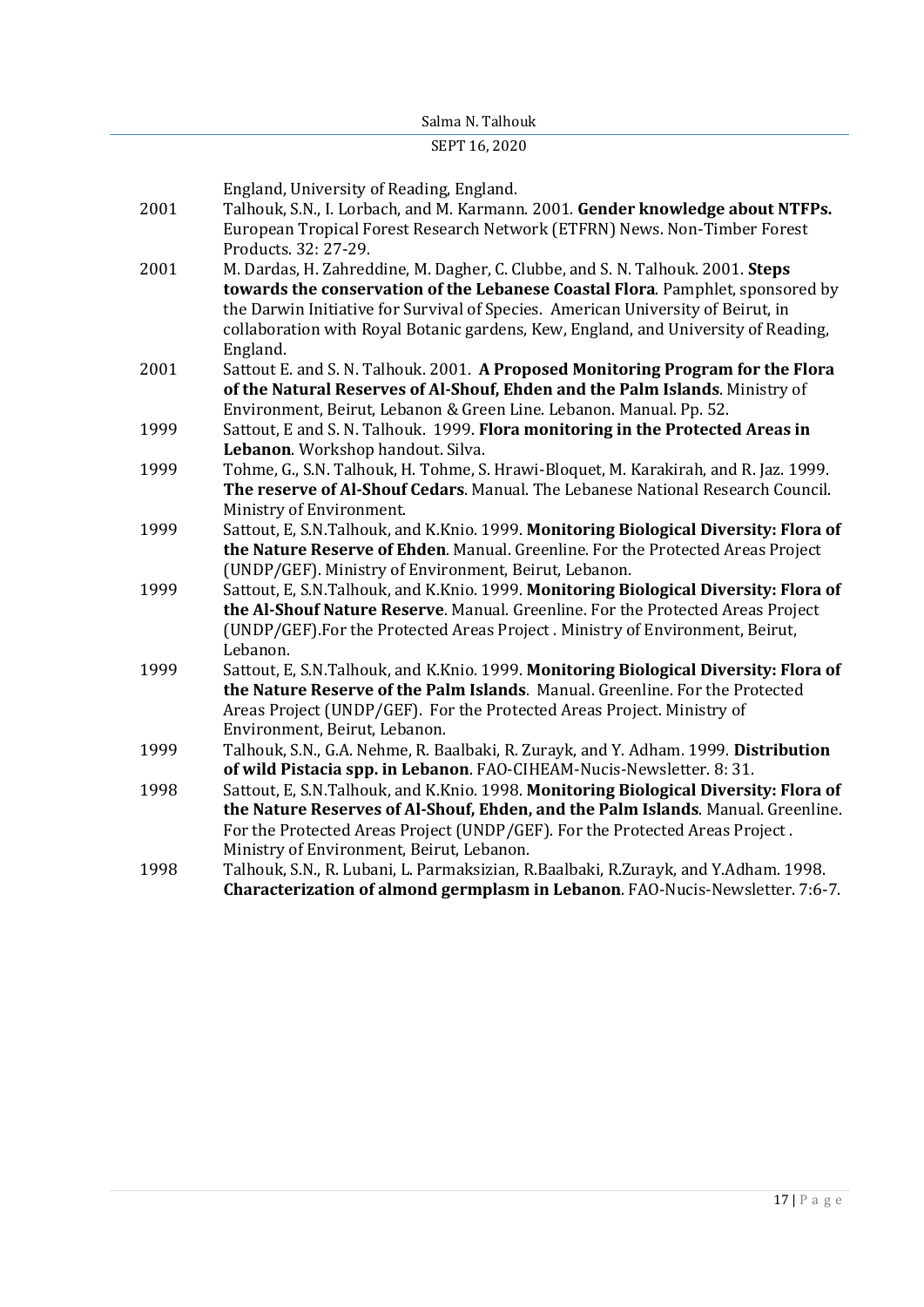# **OUTREACH – DOCUMENTARIES**

- Aakoura Water Collection:<https://youtu.be/juyArGIIEfE>
- 2 Aana Forests and Reforestation:<https://youtu.be/I2nAGb1GgZ4>
- Ain Zebdeh Forests and Reforestation: [https://youtu.be/f\\_I5wtXaFMw](https://youtu.be/f_I5wtXaFMw)
- 4 Aita al Fokhar Forests and Reforestation:<https://youtu.be/HtIQ-jOfPt4>
- Al Barouk Forests and Reforestation:<https://youtu.be/-dcn-l44ZO0>
- Al Rihan Eco-tourism:<https://youtu.be/X2NjoakXSOs>
- Arsal Fighting Desertification:<https://youtu.be/E1Fttr70DEU>
- 8 Barqa Forests and Reforestation: https://voutu.be/-Uo1yWgEy60
- 9 Bebnine Sustainable Practices:<https://youtu.be/4AEezqd6RkQ>
- Bkassine Forests and Reforestation:<https://youtu.be/DNkmdzIgHdE>
- 11 Bsharreh Forests and Reforestation: [https://youtu.be/YXY-w65\\_k6A](https://youtu.be/YXY-w65_k6A)
- Damour Outdoor Activities:<https://youtu.be/4p8ji5VUTcc>
- Dahr Al Ahmar Forests and Reforestation:<https://youtu.be/7H5vTfsbBzQ>
- Deir El Harf Forests and Reforestation:<https://youtu.be/E6FnhNqvSVY>
- Deir el Ahmar Sustainable Practices: [https://youtu.be/SJd1q\\_F5WQQ](https://youtu.be/SJd1q_F5WQQ)
- Deir al Zahrani Community Mobilization[: https://youtu.be/TKc6NhG539Y](https://youtu.be/TKc6NhG539Y)
- Ehmej Outdoor Activities:<https://youtu.be/puwh9cNQhXU>
- Hammana Forests and Reforestation: [https://youtu.be/5uz\\_NyX\\_hOY](https://youtu.be/5uz_NyX_hOY)
- Hrajel Sustainable Practices:<https://youtu.be/T5ehKwhRSgU>
- Hrar Sustainable Agriculture Wild Edible Plants:<https://youtu.be/2bNopvl-IIw>
- Jezzine Outdoor Activities:<https://youtu.be/-WmjjXUM6XE>
- Kamed El Loz Forests and Reforestation:<https://youtu.be/ZO6xTeyKC0c>
- Kawkaba Sustainable Practices:<https://youtu.be/hfqy7Qi5Aw8>
- Kousba Water Treatment:<https://youtu.be/ggCsbd25FVo>
- Maaser El Shouf Traditional Houses and Eco-initiatives:<https://youtu.be/fNs23vhSUX0>
- Manara Forests and Reforestation: [https://youtu.be/TeVC\\_DQIv3c](https://youtu.be/TeVC_DQIv3c)
- 27 Minyara Public Garden: https://youtu.be/ btsVzE02D0
- Mishmish Forests and Reforestation:<https://youtu.be/PAfKs6P50-Y>
- Mrousty Forests and Reforestation:<https://youtu.be/NG23isyaMUs>
- Niha Outdoor Activities:<https://youtu.be/n5SG3BNiKV4>
- Ourhaniyeh Community Mobilization:<https://youtu.be/sqqQSMpZSfc>
- Ras el Metn Outdoor Activities:<https://youtu.be/vL5RySSRGaI>
- Shanai Forests and Reforestation:<https://youtu.be/Gf-VISWNjeM>
- Sinay Outdoor Activities[: https://youtu.be/ZJl9vRaJrp8](https://youtu.be/ZJl9vRaJrp8)

# **OUTREACH - WORKSHOPS**

- 2015 Coordination of **one national event Biodiversity Village Award and Map exhibit.**  In partnership with the Ministry of Tourism, and under the AUB-Nature Conservation Center umbrella organized a public green map exhibit featuring 70 Lebanese village green maps. October 16, 17 2015 West Hall.
- 2015 Coordination of **one national event - School Guide for Extra-Curricular Nature-**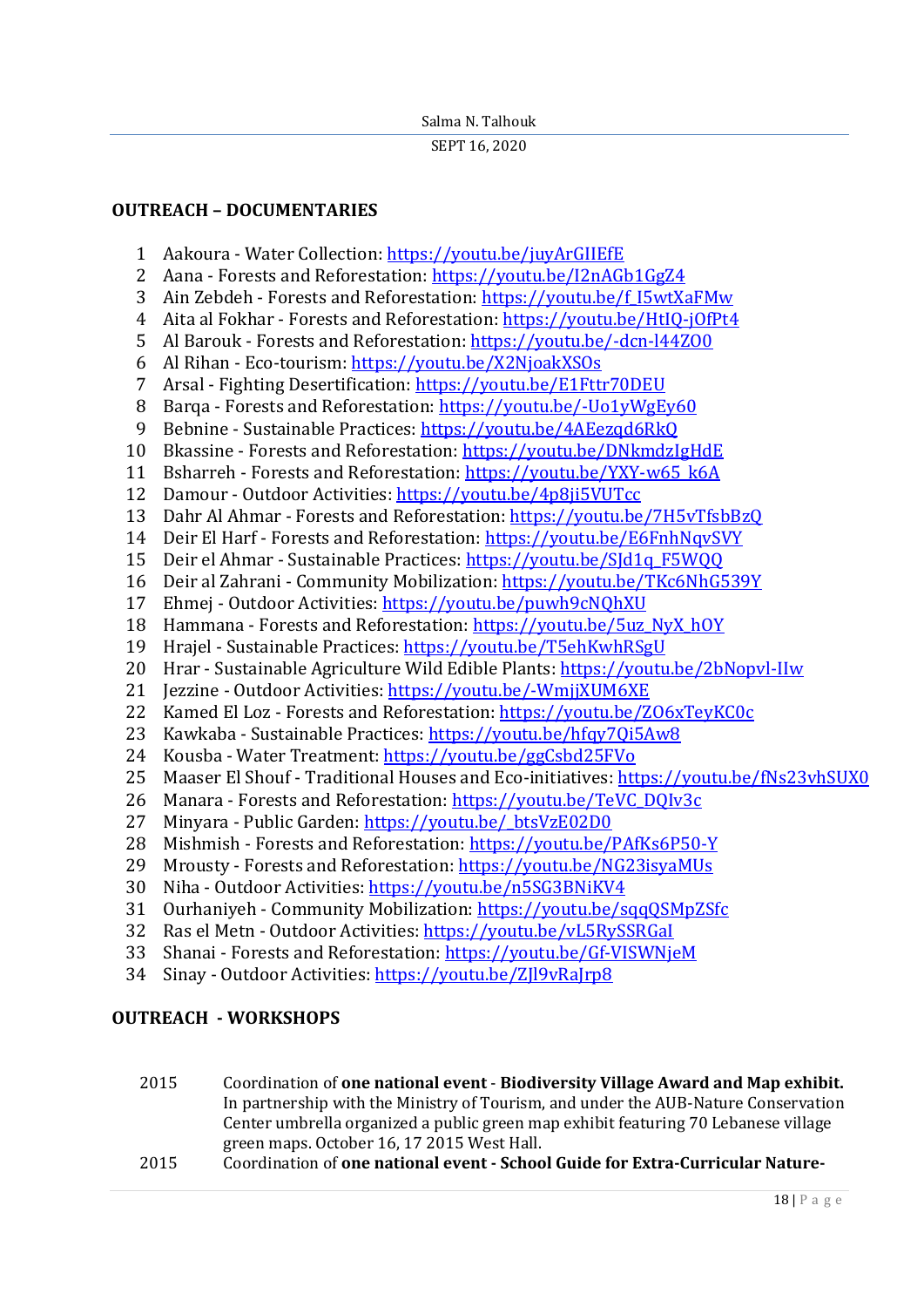|      | Related Activities. A closing ceremony was held at the UNESCO to showcase the          |
|------|----------------------------------------------------------------------------------------|
|      | accomplishments of 21 public schools that engaged in nature related extracurricular    |
|      | activities based on the school guide prepared by AUB NCC. A total 472 students and     |
|      | 54 teachers from all participating schools attended and received a 32-page booklet     |
|      | documenting the efforts made by the students and their schools throughout the year     |
| 2014 |                                                                                        |
|      | Coordination of one national event - Official Adoption by Ministry of Education        |
|      | and Higher Education of the extracurricular nature related School manual.              |
|      | Announcement and manual presentation was made in front of 400 school                   |
|      | representative (January 2014) and 2000 copies of manual distributed by MEHE to all     |
|      | public schools.                                                                        |
| 2014 | Coordination of one national event - Village green maps exhibit. 16 participatory      |
|      | mapping village exhibit (Baadaran, Bshetfine, Mokhtara, Chahtoul, Qartaba, Saghbine,   |
|      | Kfeir, Rashaya, Hasroun, Qnat, Oyoun orgosh, Tannourine, Ehden, Reifoun, Menjez,       |
|      | and Bentael.)                                                                          |
| 2014 | Coordination of 102 regional participatory mapping workshops in 16 villages.           |
|      |                                                                                        |
| 2014 | Coordination of one national participatory mapping event AUB, October 11               |
| 2014 | Coordination of one national workshop "Eco-tourism planning" in collaboration          |
|      | with the Ministry of tourism. December 5. Glass Lounge, Ministry of Tourism.           |
| 2013 | Coordination of one national event - MOU with Ministry of Tourism adopting             |
|      | Biodiversity Village Award Maps as national basis for rural tourism. A                 |
|      | memorandum of understanding has been signed on the 5th of December 2013                |
|      | between the Ministry of Tourism Nature and the Conservation Center at the              |
|      | American University of Beirut (AUB-NCC). The Memorandum aims to achieve                |
|      | cooperation in the field of ecotourism through the exchange of information and         |
|      | expertise, which will ultimately lead to the promotion and development of this sector. |
|      | The Ministry adopted as well the findings of the baldati biati (biodiversity village   |
|      | award project which has been completed with more than 50 municipalities to             |
|      |                                                                                        |
|      | encourage local planning through the creation of village green maps.                   |
| 2013 | Coordination of one consultation workshop for revision and feedback of the             |
|      | extracurricular nature related School manual. April. Ministry of Education and Higher  |
|      | Education. 27 public and private schools representatives participated in the           |
|      | workshop.                                                                              |
| 2013 | Coordination of 8 reforestation workshop activities through direct seed planting       |
| 2012 | Coordination of one national event - Village green map exhibit. 17 participatory       |
|      | mapping village exhibit (Hrar, Aana, Kamed El Loz, Manara, Barqa, Deir El Ahmar, Al    |
|      | Qalaa, Deir El Harf, Hrajel, Ehmej, Aakoura, Ouarhaniyeh, Maaser El Shouf, Kousba,     |
|      | Bsharreh, Sinay, and Damour.)                                                          |
| 2012 | Coordination of 130 regional participatory mapping workshops in 17 villages            |
| 2012 | Coordination of one national participatory mapping event. Al Safir Heliopolitan        |
|      | Hotel on March 30th                                                                    |
|      |                                                                                        |
| 2012 | Coordination of one national participatory mapping event. Beirut Souks on              |
|      | November 15th.                                                                         |
| 2012 | Coordination of 34 field workshops to develop and test youth nature activities. In     |
|      | collaboration with Ministry of Education and Higher Education. Participants from 24    |
|      | public and 9 private schools (Deir El Zahrani, Aatrine, Barouk, Jezzine, Niha, Damour, |
|      | Mishmish, Arsal, Deir el Ahmar, Dehr el Ahmar, Aita el Fakhar, Manara, Kamid el Loz,   |
|      | Sultan Yaqoub, Khiyara, Anna, Baakline, Ahlieh, American community school,             |
|      | International collage, Wellspring, Saint Marry Orthodox school, CIS, Zgharta technical |
|      | school, Triboli Evangelic school, Zahli Evangelic school, hamana, Ourhaniya, Annout,   |
|      | Anjar Qulayle),                                                                        |
|      |                                                                                        |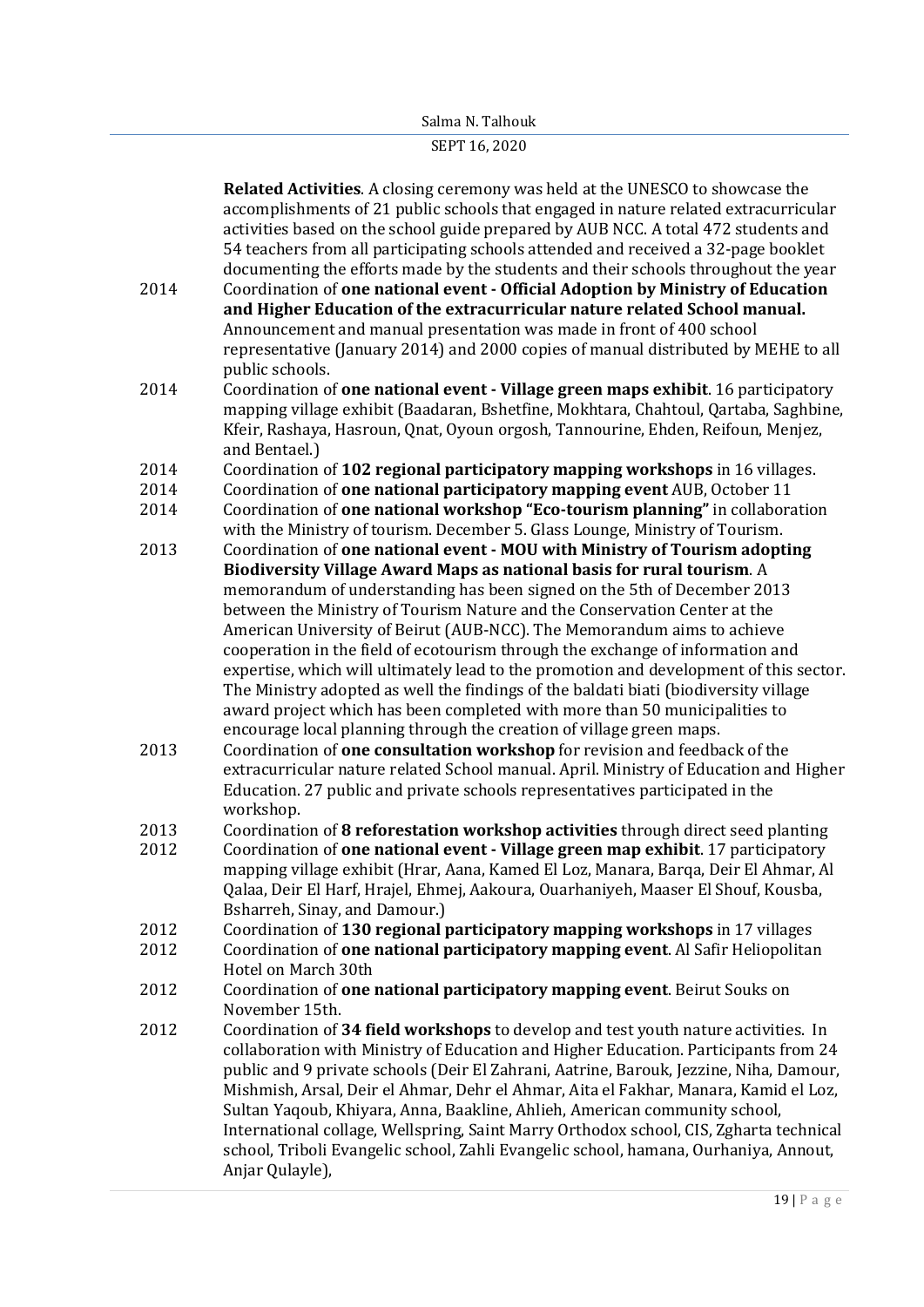#### SEPT 16, 2020

- 2012 Coordination of **one consultative workshop for extracurricular nature related School manual development**: 25 public school representatives attended January 28, 2012 Al Safir Hotel
- 2011 Coordination of **one national event - Village Green map exhibit.** 18 participatory mapping village exhibit (Aarsal, Ain Zebde, Aita el Foukhar, Barouk, Bebnine, Bkassine, Dahr el Ahmar, Deir al Zahrani, Hammana, Jezzine, Kawkaba, Mechmech, Minyara, Mristi, Niha, Ras el Matn, Rihane, and Shanai.)
- 2011 Coordination of **one National Project Launch** event of project on Extracurricular nature related School manual, FAFS 24 school representative
- 2011 Coordination of **72 regional participatory mapping workshops** in 20 villages
- 2011 Coordination of **one national participatory mapping event**: Comodore Hotel Hamra on June 9th,
- 2011 Coordination of **one national participatory mapping event** Al Safir Heliopolitan Hotel on October 26th, 2011.
- 2005 Coordination of **one regional workshop** in Deir Nbouh, North Lebanon, January 8, 2005 at Rasheen, Zhgarta. The workshop targeted rural communities in the project vicinity (Deir Nbouh, Kfarhabou, Zgharteghreen, Racheen, Kfardlakous, Eazal, Sakhra, Emar, Khaldia, and Kfarhata). The workshop aim was to introduce the participants to the holistic concept of the project and sustainable use and management of rural resources.
- 2005 Coordination of **one national workshop** on Biodiversity awareness: "Beiatouna Baitouna" a partnership with schools towards biodiversity conservation. In collaboration with the Ministry of Environment and the United Nations Development Programme and as part of the Top-up Biodiversity Enabling Activity Project.
- 2004 Coordination **of one national round tables session**: Priorities assessment and capacity building needs for Biodiversity Conservation" The first round table meeting aimed to give an overview on the project and the objectives of the meeting series, present the situation of Lebanon in relation to Convention of Biological Diversity and the implemented activities according to the drafted NBSAP, and Present the work plan to define the national needs in capacity building and priorities.
- 2004 Coordination of **first national workshop introducing the Cartagena Protocol on Biosafety** and presenting the workplan of the National Biosafety Framework project for Lebanon. The workshop was held in collaboration with the Ministry of Environment. 23 April, Gefinor Rotana Hotel, Beirut
- 2004 Coordination of **one national workshop** on "Prospects for the Identification and Conservation of Biodiversity Rich Areas in Lebanon" which brought together participants from national scientific institutions and delegates from State agencies to discuss the basis and available and needed information for the selection of Biodiversity Rich Areas in Lebanon.
- 2004 **One training workshop** for Engineers of Ministry of agriculture on fruit trees sector. Project title: Provision of technology transfer and extension in the major of irrigation schemes. Order of Engineers, Lebanon. Feb. 16.
- 2003 Coordination **of one national workshop** on "Traditional Whip Production Systems and New Methods of production for Lebanese nurseries": focused on new nursery production systems and their applicability in Lebanon, within the context of assessing the needs of Lebanese nurseries in Lebanon. Consultant: D. Stuve (Ohio State University).
- 2003 Coordination of **one national workshop** on "Intellectual Property and Biodiversity: their impact on Legislation and Agricultural development": Focused on the impact of Intellectual property and biodiversity on Legislation and Agriculture Development,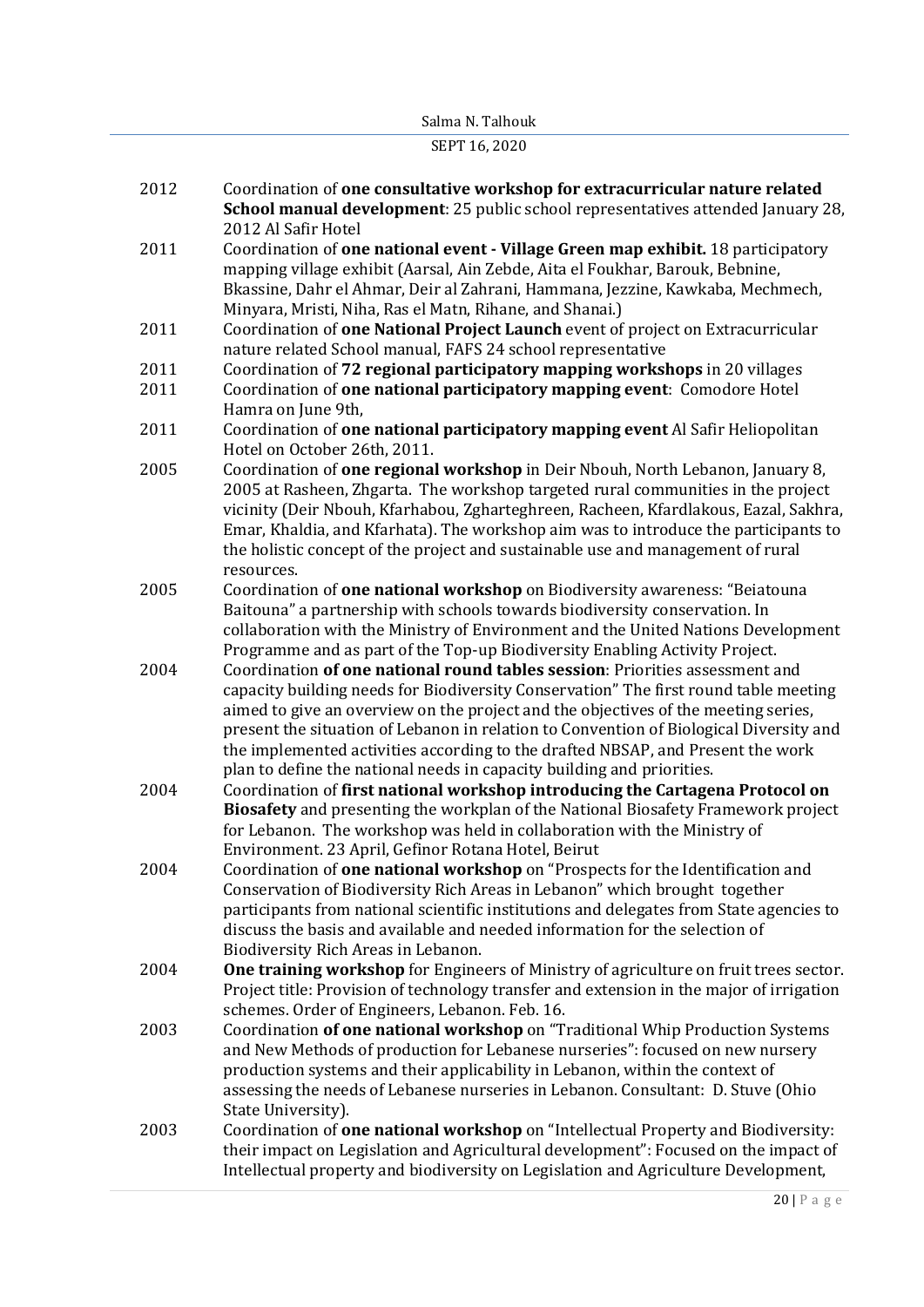jointly coordinated with Ministry of environment. Consultants: J. Dodds and A. Krattiger (SWIFTT: Strategic Word Initiative for Technology Transfer, Cornell University, U.S.A.).

- 2003 Coordination of **one national workshop** on "Legislation and Biodiversity Opportunities: The Costa Rican Experience": focused on exchange of information and experience between the representative of the Ministry of Environment in Costa Rica and representative from INBio with Lebanese decision makers, lawyers and AUB in relation to legislation, research and economic opportunities, jointly coordinated with the Ministry of Environment and Earth University Costa Rica. Consultants: J. Cabrera (Inbio, lawyer, Costa rica) and E. Wo-ching (Representative of the minister of Environment, Costa Rica).
- 2003 Coordination of **one national workshop** on "Cultivation of wild plants": focused on production protocols and quality standards of wild plants with economic potentials. Consultant: M. Sanekli (General manager and owner of "Sanessences" company, Tunisia)
- 2003 Coordination of **one national workshop** on "Biodiversity Opportunities in Lebanon": focused on issues of interest to local industries using natural products, jointly coordinated with the Ministry of Environment. J. Nasser (General manager of Avicenne natural products; U.K.).
- 2003 **Two Farmer training workshops** on "Fruit trees: description of new varieties" organized by MOE and FAFS- AUB (North Lebanon and South Bekaa)
- 2002 Coordinated **6 workshops on apple production** to apple growers throughout Lebanon as part of a collaboration with a local NGO and financial support from Mercy Corps
- 1998 Organized **3 workshops on 'methods for flora monitoring'** for the Management Teams of the natural reserves of Al-Shouf, Ehden, and Palms Islands
- 1998 Organized **one workshop on 'Grape production'**. Yammoune Technology Transfer and Extension Project

# **EXPERT CONSULTANT REPORTS**

| 2016 | MOE/GEF (2016). Updating of 2002 SAP-BIO National Report. Prepared by Nader M.,          |
|------|------------------------------------------------------------------------------------------|
|      | and Talhouk S. May 2016                                                                  |
| 2005 | Talhouk, S. N., Z. El-Hajj. 2005. Biodiversity monitoring and indicators: Guidelines for |
|      | integrating monitoring programs and indicators in projects within the context of the     |
|      | National Biodiversity Strategy and Action Plan for Lebanon (on behalf of the             |
|      | Lebanese Ministry of Environment).                                                       |
| 2005 | Talhouk, S. N. 2005 Bi'atouna Beytouna": A partnership with schools towards              |
|      | biodiversity conservation 2004 Theme: Biodiversity & Community. (on behalf of the        |
|      | Lebanese Ministry of Environment).                                                       |
| 2005 | Talhouk, S. N., Z. El-Hajj, E. J. Sattout, R. Baalbaki . 2005. Addendum to the Lebanese  |
|      | National Biodiversity Strategy and Action Plan. (on behalf of the Lebanese Ministry of   |
|      | Environment).                                                                            |
| 2005 | Talhouk, S. N., Z. El-Hajj. 2005. Priorities for Capacity Building Needs for the         |
|      | Conservation and Sustainable Use of Biodiversity in Lebanon: Focusing on                 |
|      | sustainable use. (on behalf of the Lebanese Ministry of Environment).                    |
| 2002 | Talhouk, S. N., M. Abboud, and M. Akl. 2002. Second National Report of Lebanon to the    |
|      | Convention on Biological Diversity (on behalf of the Lebanese Ministry of                |
|      | Environment).                                                                            |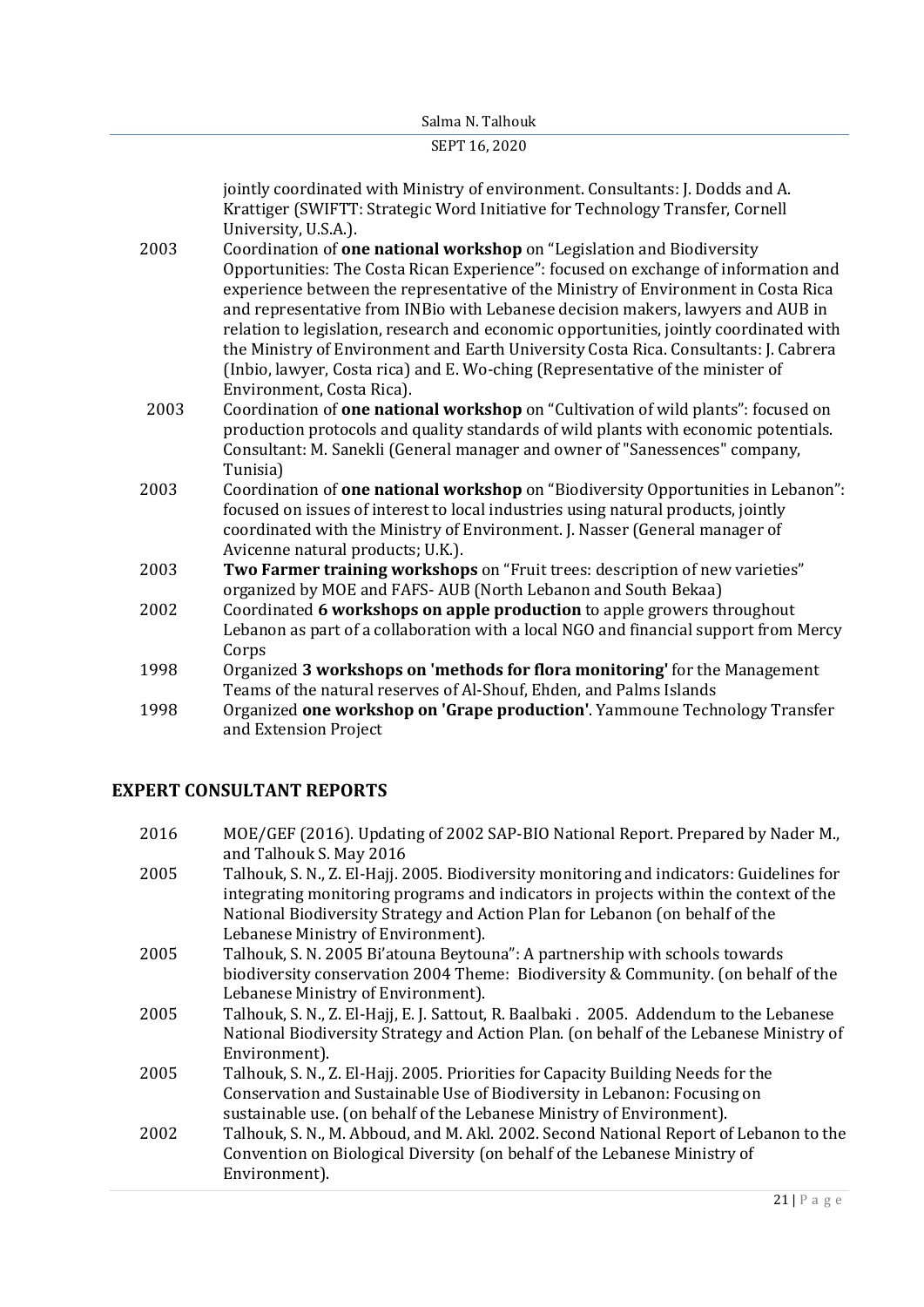#### Salma N. Talhouk SEPT 16, 2020

| 2002 | Nader, M. and S. N. Talhouk. 2002. National Report of the Country of Lebanon on the<br>Strategic Action Plan for the conservation of biological Diversity in the Mediterranean<br>Region (SAP BIO) (on behalf of the Lebanese Ministry of Environment). |
|------|---------------------------------------------------------------------------------------------------------------------------------------------------------------------------------------------------------------------------------------------------------|
| 2004 | Project Director. 2004-2005. Top up Biodiversity Enabling Activity (United Nation<br>Development Program)                                                                                                                                               |
| 2004 | Project Director. 2004-2005. Development of the National Biosafety Framework for<br>Lebanon (United Nation Development Program)                                                                                                                         |
| 2002 | Co-expert. 2002-2003. Scientific coordination for the Ebel-es-Saqi ecological park<br>(appointed by ESCWA). Project Director Dr. J. Makhzoumi                                                                                                           |
| 2000 | Needs assessment in biodiversity for Lebanon. Proposal writing on behalf of the<br>Lebanese Ministry of Environment. 2000. Submitted to GEF. Funding Approved.                                                                                          |
| 1999 | Scientific coordinator for the Al-Shouf forest reserve. 1999. (appointed by the<br>Lebanese National Research Council                                                                                                                                   |
| 1998 | Coordinator for the landscape design of Natural Botanic Gardens at the Rasheed<br>Karame Fairgrounds 1998-1999                                                                                                                                          |
| 1996 | Rapporteur for the Fruit Tree Task Force, one of the working group of experts to<br>requested to develop a 'Research strategy for the Lebanese Agriculture Sector' (IDRC)<br>1996                                                                       |

# **PARTICIPATION IN UNIVERSITY COMMITTEES**

2020-2021

2020-2022 FAFS ADVISORY COMMITTEE 2020-2023 FAFS STUDENT AFFAIRS COMMITTEE 2020-2023 FACULTY REPRESENTATIVE ON UNIVERSITY COMMITTEE ON STUDENT AFFAIRS 2020-2021 FAFS STRATEGIC PLANNING COMMITTEE 2020-2021 TENURE AND PROMOTION APPEAL COMMITTEE

2019 - 2020

BIOSYSTEMS ENGINEERING UNDERGRADUATE PROGRAM DEVELOPMENT COMMITTEE CHAIR OF TENURE AND PROMOTION COMMITTEE – TROVATO POST-TENURE REVIEW COMMITTE TENURE AND PROMOTION APPEAL COMMITTEE ADVISORY COMMITTEE

2018-2019 TENURE CRITERIA TASK FORCE FAFS STRATEGIC PLAN COMMITTEE FAFS SOCIAL COMMITTEE ADVISORY COMMITTEE

PAST COMMITTEES

Academic review of curriculum committee

Accreditation Task Team 10

Advisory committee for the Center for Civic Engagement and Community Service

AUB Arboretum and Botanic Garden - AUBotanic

Campus planning committee